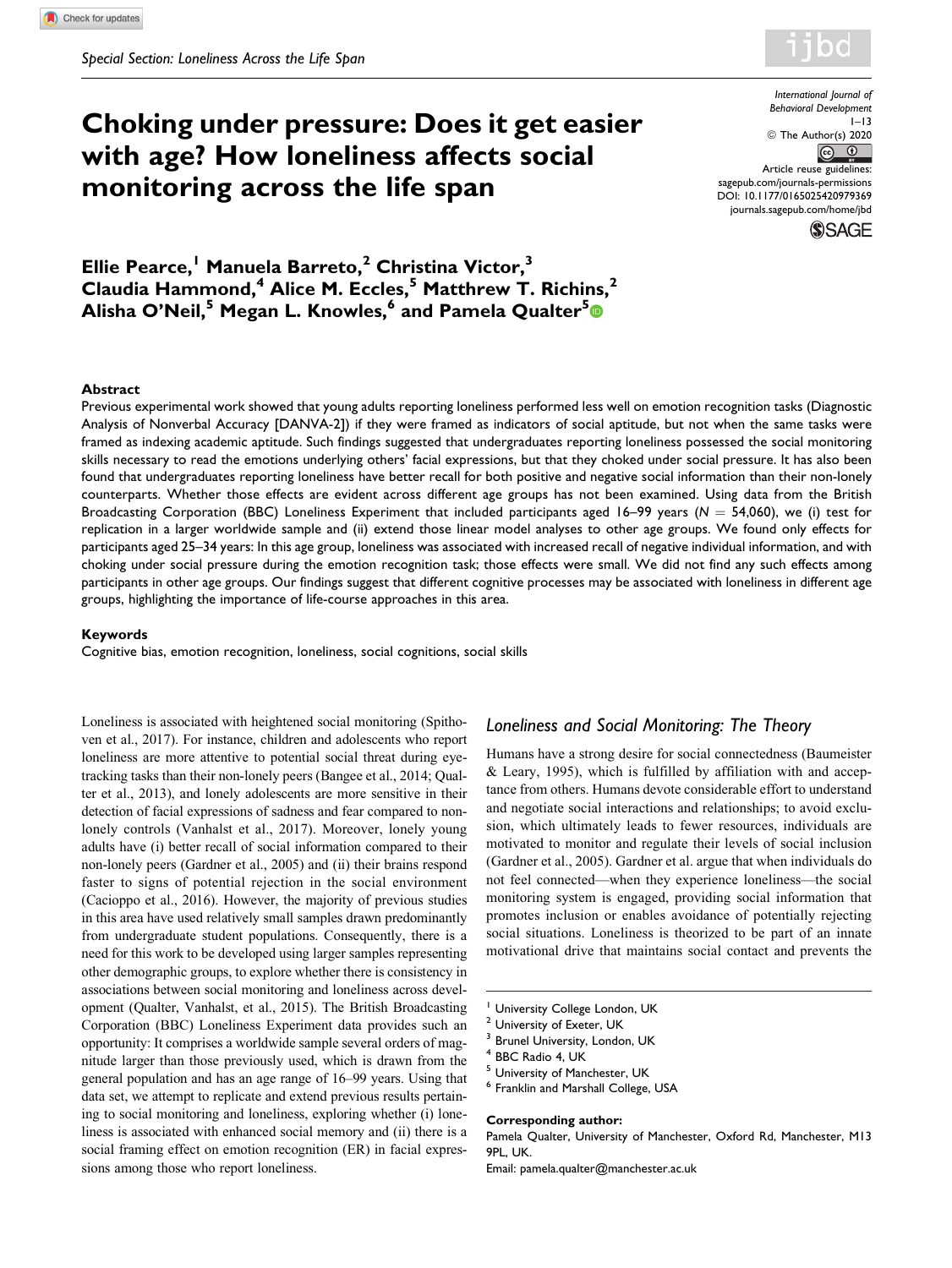aversive consequences of isolation: The negative emotions that accompany loneliness activate an innate social monitoring system that increases attentiveness to social information, prioritizing it over nonsocial information, with the aim of improving social connection (Qualter, Vanhalst et al., 2015).

In their evolutionary theory of the origins of loneliness, Cacioppo and Hawkley (2009) also argued that lonely individuals attend to social information. They argued that, while motivation to re-affiliate is high when people report loneliness, we should expect more attention to be given to negative social information than positive social information because individuals will want to avoid social exclusion, which puts them on the periphery of the social group and, in evolutionary terms, makes them vulnerable to predator threats. The thesis is that loneliness increases social vigilance, specifically to negative social stimuli through its activation of an innate self-preservation mechanism (Matthews & Tye, 2019).

The argument being put forward by Gardner et al. (2005) and Cacioppo and Hawkley (2009) is that when social monitoring is activated during loneliness, the salience of interpersonal information in facial expressions or in tone of voice is heightened. This, in turn, is expected to result in more accurate encoding and processing of social information, which should lead to social reconnection. Gardner argued that lonelier individuals have heightened interpersonal sensitivity to positive and negative social cues and can more accurately decode verbal and nonverbal social cues; Cacioppo and Hawkley argued that attention would be more focused on negative social cues, reflective of potential threat.

# **Is Loneliness associated with Social Monitoring?**

So, is there empirical evidence that loneliness is associated with enhanced social monitoring? Evidence shows that attention to social information (both positive and negative) increases with loneliness (Gardner et al., 2005; Knowles et al., 2015). Lonely people also detect and respond to social information quicker than their nonlonely peers (Cacioppo et al., 2015; Cacioppo et al., 2016), but the social monitoring of individuals feeling lonely focused more on potential threats than on affiliative cues. And, while the timecourse of attention to social stimuli among individuals reporting loneliness varies by developmental stage (Qualter, Vanhalst, et al., 2015), loneliness appears to be associated with a preference for social versus nonsocial information and heightened attention to social threats among the young adults and adolescents taking part in those studies (Spithoven et al., 2017).

Processing social information for affiliative or threat potential requires individuals to also perceive accurately the emotions in faces and voices of others in the social environment, as well as to anticipate how those are linked to subsequent behavior. Researchers exploring accuracy of ER and loneliness have produced mixed findings, with loneliness associated with increased facial ER accuracy (Gardner et al., 2005), decreased facial ER accuracy (Zysberg, 2012), or not associated at all (Kanai et al., 2012; Lodder et al., 2016). Other work found that ER ability predicted reductions in loneliness over time among adolescents (Wols et al., 2015). In those studies, the recognition of positive and negative emotions were not examined separately. Where emotion-specific effects have been explored, findings, again, are inconsistent, with loneliness shown to be associated with increased recognition of angry faces, but not fearful, sad, or happy faces (Lodder et al., 2016), or of sadness and

fear, but not anger (Vanhalst et al., 2017); findings also show increased attention to angry faces in a crowd (Bangee & Qualter, 2018). To our knowledge, only two studies have examined the association between loneliness and vocal ER (Knowles et al., 2015; Morningstar et al., 2019). Only Morningstar et al. explored emotion specificity, finding that adolescents reporting loneliness had better recognition of friendliness compared to their nonlonely peers, suggesting that people reporting loneliness may be attuned to affiliative cues in affective prosody.

# **Choking under Pressure**

If lonely individuals show enhanced social monitoring, which should increase successful social reconnection, one might wonder why, then, some people reporting loneliness do not escape from their unpleasant state of disconnection. How can the extant findings be reconciled with this painful reality? One possibility is that individuals who perceive they have a deficit in their social relations are highly motivated to seek (re)connection, creating (self-generated) pressure for them to perform well in social situations. That supposition led to the 'choking under pressure' hypothesis of loneliness (Knowles et al., 2015). The hypothesis proposes that people reporting higher loneliness are attuned to social information (greater social monitoring), but choke under the pressure of their strong desire for connection: They underperform on social tasks due to distraction and overmonitoring of the situation and their performance. That might also involve a feedback-loop in which those individuals reporting loneliness expect to be poor at social tasks as an explanation for feeling a lack of connection and, thus, misinterpret cues (emotions in faces and voices) that would aid them in interpersonal reconnection. The idea that loneliness can lead to choking under pressure is also evident in Cacioppo and Hawkley's (2009) evolutionary model of loneliness. They propose that prolonged use of hypervigilance toward social threat can negatively impact performance because the person is too self-focused, usually on their own anxiety, that they fail to regain connection (Qualter, Vanhalst, et al., 2015).

As an initial test of their hypothesis, Knowles et al. (2015) framed various tasks relevant to social monitoring as either pertaining to social skills or general intelligence and tested whether undergraduates reporting loneliness differed from their peers in how well they performed those tasks depending on whether they perceived they were being judged on their social skills or not. In support of the choking hypothesis, Knowles et al. found significant interactions between degree of loneliness and framing condition on the performance of tasks involving identification of emotions from images of faces using the Diagnostic Analysis of Nonverbal Accuracy, DANVA-2, measure (Study 1) or vocal tones (Study 2). When social monitoring tasks were framed as socially diagnostic, undergraduates reporting loneliness performed significantly worse than their peers; when the task was apparently diagnostic of nonsocial abilities, there was a trend toward better performance among individuals reporting loneliness, indicating that the necessary ER skills were intact.

Evidence supports the notion that loneliness increases social monitoring, particularly of social cues signaling potential exclusion/threat. Knowles et al (2015) provided evidence for the choking under pressure phenomenon in relation to loneliness, such that, despite both ability and motivation, performance on a social task is poor. However, the idea that loneliness is associated with social monitoring and that those reporting loneliness might choke under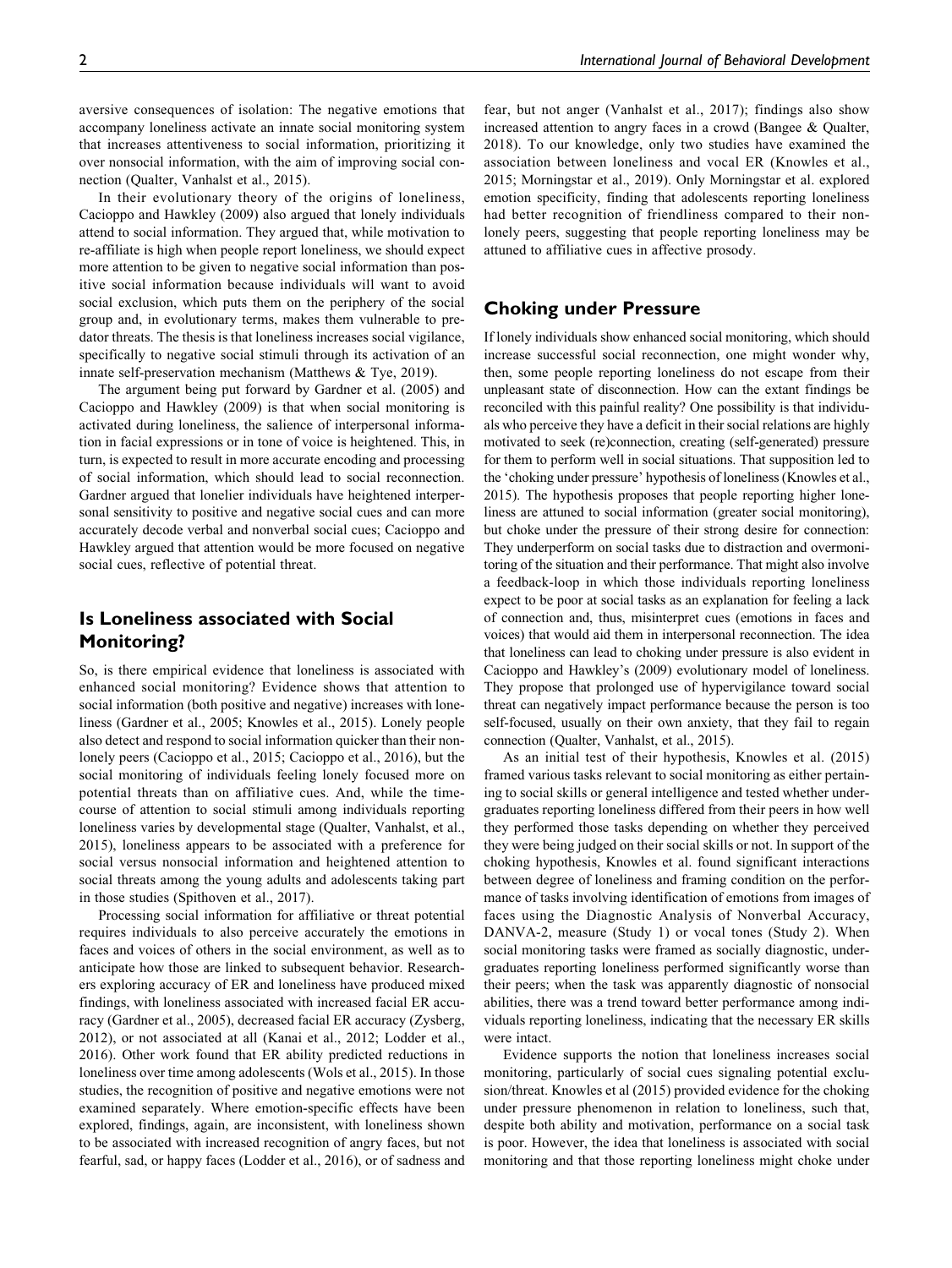pressure has yet to be replicated with larger samples. The primary aim of the current study was to test whether those findings hold in a larger and more diverse sample.

Given that most previous studies on social monitoring and loneliness were conducted with undergraduate students ranging from 18 years to 22 years of age, it is as yet unclear how generalizable the findings are to other demographic groups. Indeed, there is some evidence that social monitoring processes in relation to loneliness may differ between age groups (Bangee et al., 2014; Morningstar et al., 2020; Qualter et al., 2013), but there is comparatively little work examining social monitoring among middle-age and olderage adults (Qualter, Vanhalst, et al., 2015; Spithoven et al., 2017). Researchers have urged the research community to replicate prior work in samples that represent the entire life span (Böger  $& Hux$ hold, 2018; Luhmann & Hawkley, 2016). In fact, Knowles et al. (2015) suggested that older individuals may be less susceptible to the choking effect than the undergraduate population they recruited from: They suggested that older individuals might be more likely to attribute their loneliness to age-related or life factors (such as bereavement, moving jobs, parenthood, retirement) rather than their social skills or performance. Older individuals are also more used to the experience of loneliness and know how best to cope with it. Moreover, younger individuals may be more prone to choke as they might be more likely to interact with new, unfamiliar others, particularly in the university context. In addition, both social and personal identities are likely to be more established among older people, which means that feeling part of a peer group is less important than it is for younger cohorts (Qualter, Vanhalst, et al., 2015). That means older people, consequently, might feel less pressure to perform well in social situations and to curate a positive social reputation.

In the current article, using data from the BBC Loneliness Experiment, we build on previous work to examine social monitoring among people reporting loneliness and their non-lonely peers across the life span. We first tested for a replication of the findings on social monitoring reported by Gardner et al. (2005; Study 1), where undergraduates who reported higher loneliness were found to have better recall of social information provided in diary excerpts compared to their peers. In that study, loneliness was related to greater recall for both positive and negative social (collective and interpersonal) events. Following Gardner, we expected to find that reporting loneliness was associated with greater incidental recall of social events. Thus, we hypothesized that loneliness would be positively associated with performance on the social memory tasks: Lonelier individuals would recall a greater number of events from the diary entries when they relate to social (interpersonal and collective) events than individual events. We extended the earlier work to examine whether the positive relationship between loneliness and recall of social information holds across ages in a substantially larger sample recruited from the general population.

We also explored the choking under pressure hypothesis using the same DANVA-2 measure and social versus nonsocial framing stimuli (varied experimentally), both for the full set of DANVA-2 faces and for the low intensity (harder to detect) set, following Knowles et al (2015). Based on findings of Knowles and colleagues, we expected to find that individuals reporting loneliness choked under pressure when they were under the impression they were completing a social skills task. Specifically, we hypothesized that loneliness would be negatively associated with performance on ER tasks (lonelier individuals have lower DANVA scores) only when the task is framed as relevant to social skills. We also expected age to

moderate that association, such that the choking effect would be evident for young adults but may not be evident for older agegroups where social relationships have become established.

# **Method**

### *Participants*

Participants took part in an online survey advertised through the BBC, which, through its world service and website, has a global audience. Accompanying programs were broadcast on Radio 4 and the World Service and the survey link was promoted on the BBC website. People took part from all over the world but were predominantly from Western countries (Online Supplemental Table S1). Participants were asked to provide informed consent before starting the survey. Ethics approval was granted by The University of Manchester UREC Committee (2017-2710-4594).

Due to time limitations, we selectively coded data for 2,771 of the 9,273 participants  $(30\%)$  who took part in the social memory task, leaving 2,632 participants (female = 1,342 [51\%], age  $M =$ 47.93 years,  $SD = 18.95$  years, range = 16–99 years) once those with missing data were excluded (see Online Supplemental Table S2 for details of missingness). For the second study, which explored ER and the choking under pressure phenomenon, the sample comprised 22,054 participants (female = 14,895 [68%], age  $M = 49.57$ ,  $SD = 15.38$  years, range = 16–99 years) (see Online Supplemental Table S2 for details of missing data).

*Procedure.* Participants in the BBC Loneliness Experiment completed the UCLA 4-item measure of loneliness (Russell et al., 1980), which asked participants to rate how often they felt (i) a lack of companionship, (ii) left out, (iii) isolated from others, and (iv) in tune with others (reverse scored) on a 5-point scale anchored with 1 meaning "never" and 5 meaning "very often." Higher scores represent higher loneliness (Cronbach's  $\alpha = .845$ ).

Participants in the BBC Loneliness Experiment were presented randomly with one of four experimental tasks, which appeared after they provided basic demographic information at the start of the survey. One of the tasks presented to participants was the social-memory task (Gardner et al., 2005). Participants were asked to read four short extracts from a diary for an individual of the same sex as them (as in Gardner et al., 2005). Following a set of other questions in the survey, participants were then asked to list as many events as they could remember from the diary they had read. Those lists were rated by two coders who were blind to the participants' loneliness scores as (i) individual events that were positive (e.g., I played a chess match and won), (ii) individual events that were negative (e.g., when cycling to the office, I fell off my bike and hurt my head), (iii) interpersonal events that were positive (e.g., I received a parcel from my cousin (who I am very close to) and it was full of hilarious pictures from our last holiday together), (iv) interpersonal events that were negative (e.g., my best friend let me down: we had made plans to do something at the weekend, but I guess it didn't matter), (v) collective events that were positive (e.g., my office has got cinema tickets for our good productivity results), and (vi) collective events that were negative (e.g., my group entered a poster competition and we just found out we didn't win a prize). There were four instances of each kind of event, so participants could score a maximum of four correct responses for each (Gardner et al., 2005). Scores for the number of correctly remembered events were summed for each of the six categories. Descriptive statistics for Recall for different event types/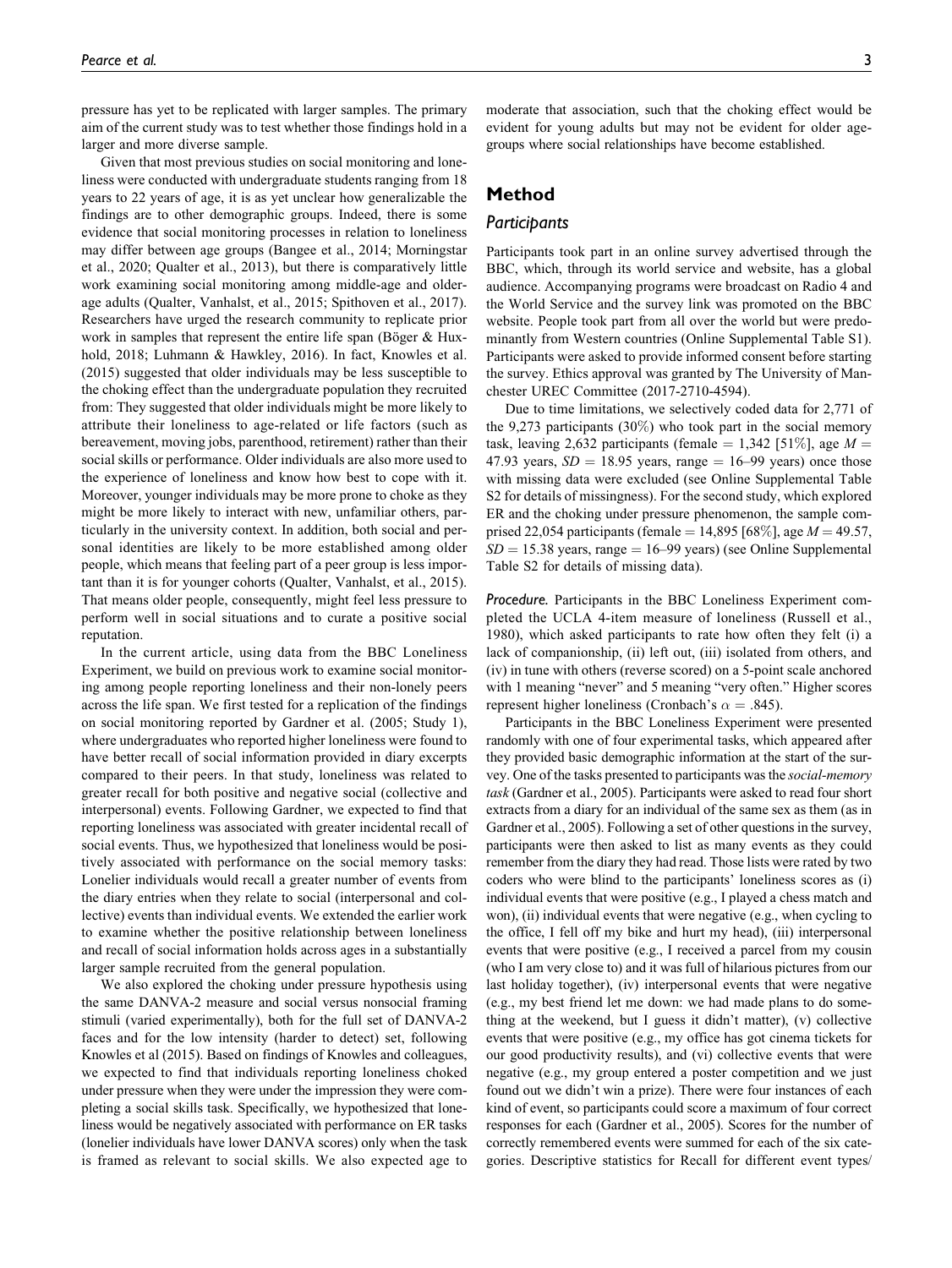|                                             |                        | $\overline{N}$ | Minimum | Maximum | Mean  | SD    |
|---------------------------------------------|------------------------|----------------|---------|---------|-------|-------|
|                                             |                        |                |         | Males   |       |       |
| Age                                         |                        | 1,291          | 16.00   | 99.00   | 47.18 | 18.65 |
| Loneliness <sup>a</sup>                     |                        | 1.291          | 4.00    | 20.00   | 11.13 | 4.61  |
| Recall scores for different types of events | Individual positive    | 1,291          | 0.00    | 3.00    | 0.35  | 0.53  |
|                                             | Individual negative    | 1,291          | 0.00    | 3.00    | 0.31  | 0.58  |
|                                             | Interpersonal positive | 1,291          | 0.00    | 3.00    | 0.19  | 0.47  |
|                                             | Interpersonal negative | 1,291          | 0.00    | 4.00    | 0.33  | 0.66  |
|                                             | Collective positive    | 1,291          | 0.00    | 3.00    | 0.15  | 0.43  |
|                                             | Collective negative    | 1,291          | 0.00    | 4.00    | 0.21  | 0.53  |
|                                             |                        |                |         | Females |       |       |
| Age                                         |                        | 1,341          | 16.00   | 99.00   | 48.65 | 19.23 |
| Loneliness (raw scores)                     |                        | 1,341          | 4.00    | 20.00   | 10.43 | 4.57  |
| Recall scores for different types of events | Individual positive    | 1,341          | 0.00    | 3.00    | 0.34  | 0.51  |
|                                             | Individual negative    | 1,341          | 0.00    | 4.00    | 0.33  | 0.61  |
|                                             | Interpersonal positive | 1,341          | 0.00    | 3.00    | 0.23  | 0.51  |
|                                             | Interpersonal negative | 1,341          | 0.00    | 4.00    | 0.33  | 0.63  |
|                                             | Collective positive    | 1,341          | 0.00    | 3.00    | 0.14  | 0.41  |
|                                             | Collective negative    | 1,341          | 0.00    | 4.00    | 0.25  | 0.56  |

**Table 1.** Descriptive Statistics for Male and Female Participants for Memory Task Sample.

*Note.*  $N =$  sample size;  $SD =$  standard deviation.

Total raw scores on the 4-item UCLA scales, not *z*-scores: possible total scores range from 1–20; participants are asked to rate how often they felt (i) a lack of companionship, (ii) left out, (iii) isolated from others, and (iv) in tune with others (reverse scored) on a 5-point scale anchored from "never" (1) and to "very often" (5). Higher scores on the 4-item UCLA represented higher loneliness ( $\alpha =$ .845). In the social memory task, participants read four short extracts from a diary for an individual of the same sex; after reading the diary, they listed as many events as they could remember from the diary. Two coders, blind to the participants' loneliness scores, categorized responses as (i) individual events that were positive (e.g., I played a chess match and won), (ii) individual events that were negative (e.g., when cycling to the office, I fell off my bike and hurt my head), (iii) interpersonal events that were positive (e.g., I received a parcel from my cousin [who I am very close to] and it was full of hilarious pictures from our last holiday together), (iv) interpersonal events that were negative (e.g., my best friend let me down: we had made plans to do something at the weekend, but I guess it didn't matter), (v) collective events that were positive (e.g., my office has got cinema tickets for our good productivity results), and (vi) collective events that were negative (e.g., my group entered a poster competition and we just found out we didn't win a prize). In the diary, there had been four instances of each kind of event, so there was a maximum of four correct responses for each event. Scores for the number of correctly remembered events were summed for each of the six categories.

valences for this sample can be found in Table 1 and split by Age Group in Online Supplemental Table S3.

Different participants were presented with the ER task (DANVA-2; Nowicki & Duke, 1994), which was used in both the studies we seek to replicate (Gardner et al., 2005; Knowles et al., 2015). Participants were randomly assigned to either a nonsocial framing condition ( $N = 11,089$ ) or a social framing condition ( $N =$ 10,965) as used in Knowles et al. (2015); we also used the same phrasing for the social and nonsocial framing conditions as was used in the Knowles et al study as follows.

You should know that people who do well on this task tend to perform well in problem-solving situations every day, and tend to excel in school and attain good jobs after graduation. (nonsocial framing)

You should know that people who do well on this task tend to perform well in social situations every day, and tend to form strong, long-lasting relationships with other people throughout life. (social framing)

The DANVA-2 includes photos of 24 male and female young adult faces, presented individually, for 2 s. The participant is asked to choose which emotion best characterizes the expression of the depicted face, from four options: happy, fearful, angry, or sad. There are six faces for each emotion, and three of those are "low intensity," where the emotion is subtler and, therefore, harder to detect, than in the three "high-intensity" pictures. Of the 13 female faces, eight show low-intensity emotions (two each for all four emotions), whereas only four of the 11 male faces show lowintensity emotion (one each for all four emotions). For the highintensity emotions, there are two male faces and one female face for each of the emotions except anger, which is the opposite.

In Knowles et al. (2015), they used both the total DANVA-2 score summed across all 24 faces and the low-intensity only score. To attempt a replication, we also used those scores. We also developed the analyses from the previous studies. Given experimental findings that loneliness makes people more sensitive to threatening/ negative emotions than to positive social stimuli, in line with Cacioppo and Hawkley's evolutionary theory of loneliness, we examined the low-intensity stimuli for the four emotions separately. We expected there might be a framing effect for threatening/negative emotional expressions (fear, anger, sadness), but not positive ones (happiness).

# *Analysis Plan*

We used RStudio Version 1.1.432 to conduct the analyses and SPSS version 26 to create the tables of descriptive statistics. To make the analyses more manageable and reduce the number of tests being run, we collapsed the seven decade-based age categories from the original data set into four age groups based on life transitions: 16– 24 years, 25–34 years, 35–64 years, and 65 years and over. Given multiple testing, we reduced our  $\alpha$  cutoff to  $p < .001$ . We acknowledge that adjustment is conservative, but we wanted to control for Type 1 errors. Effect sizes are interpreted according to Cohen (1988).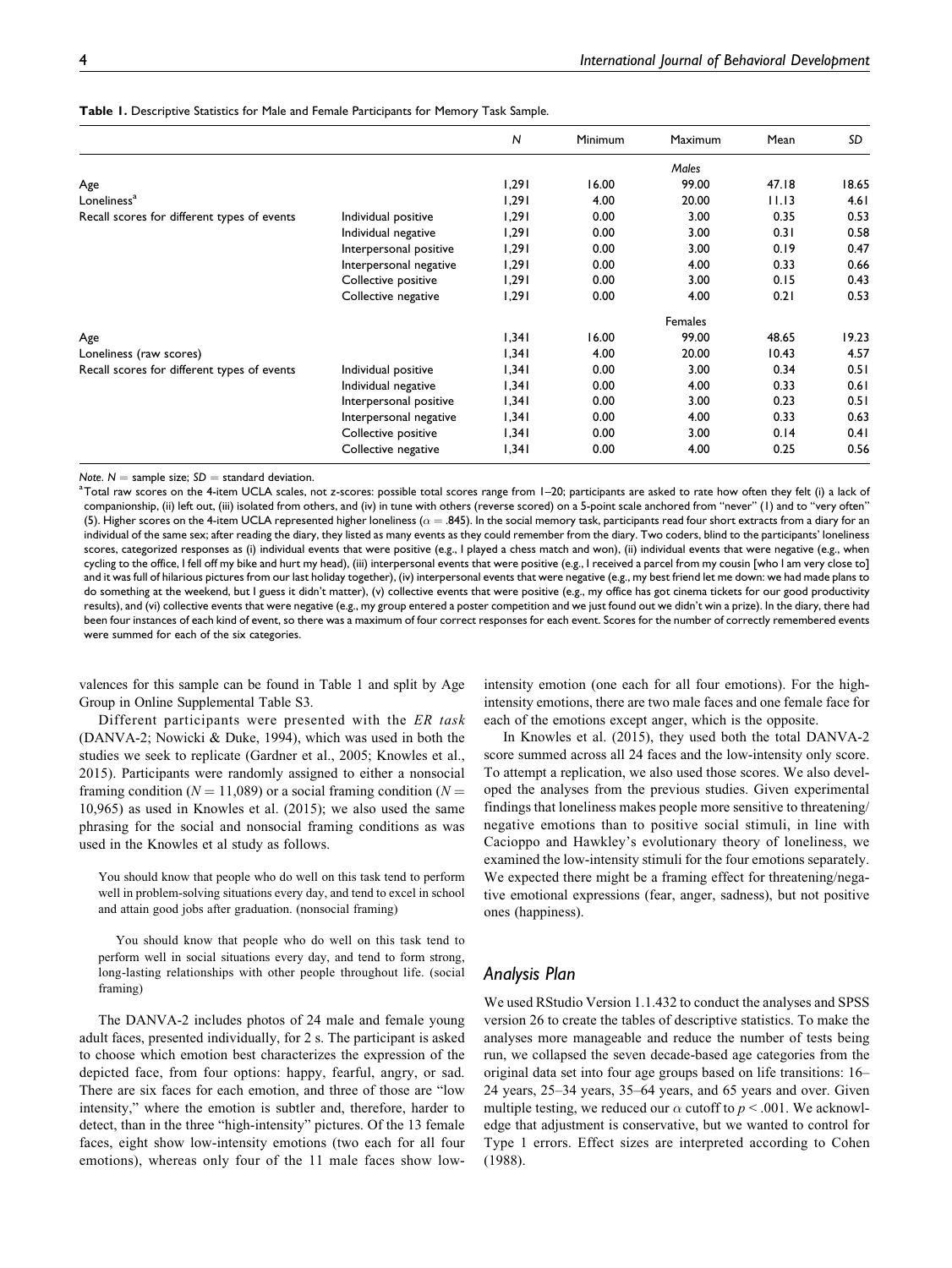Knowles et al. (2015) used loneliness z-scores to combine data from the 3-item and 20-item UCLA loneliness scales, which were rated a number of different ways across their studies (in that participants were given a variety of response options). To make our results as comparable as possible to that earlier work, we also calculated z-scores. Using z-scores also ensured that the Recall scores and Loneliness z-scores were on similar scales for the linear mixed model (LMM).

*Study 1: Social memory task.* We first ran a LMM using restricted maximum likelihood (REML) that nested independent variables as repeated measures within each participant. REML is known to be optimal in estimating variance components (Jiang, 2007) and was used because it has several advantages over maximum likelihood (Lin et al., 2013). In the LMM, we included Loneliness z-scores, Event Type, Event Valence, Age, the interaction terms between the preceding variables, and Gender, nested within each participant (Gardner et al., 2005). Those models included random intercepts to take into account individual differences between participants, which is equivalent to repeated-measures tests conducted by Gardiner et al. Following Peterson and Brown (2005), we converted the standardized  $\beta$  weights to r, providing an effect size that we are able to interpret as weak ( $r \leq .02$ ), medium (>.02 and <.05), or large ( $\geq$ . 05) (Cohen, 1988).

Next, we conducted six linear regressions predicting total scores for each of the six categories of event type/valence from Loneliness z-scores, with Age included as a continuous covariate. We also examined these relationships in each of the age groups separately.

*Study 2: ER task.* We first sought to replicate the previous results on social versus nonsocial framing of the DANVA-2 task (Knowles et al., 2015) by regressing total DANVA-2 scores on Loneliness zscores and Framing Condition, and the interaction term between the two, using a linear regression model. Because we wanted to know whether age moderated those relationships, Age (as a continuous covariate) and interactions with Age were included in the models. Since both Loneliness and DANVA-2 scores differed between males and females, Gender was also included as a covariate in the models (males had significantly higher loneliness scores than females:  $t = -9.44$ ,  $p < .0001$ ,  $df = 22.052$ ,  $R^2 = .004$ ,  $d = .13$ ; males had significantly lower DANVA scores than females  $t =$ 20.03,  $p < .0001$ , df = 22,052,  $R^2 = 0.018$ ,  $d = .28$  [see Table 4]).

We also conducted models predicating the total low-intensity scores, following Knowles et al. (2015). We conducted sensitivity analyses excluding DANVA-2 scores under 8 (<3 SDs below the mean), due to the negative skew of the data, but the results remained unchanged and we report only the full sample analyses here. In addition, we looked at the low-intensity pictures of each emotion separately (Fear, Sadness, Anger, Happiness) to explore whether the choking under pressure was associated with specific facial emotion cues.

# *Results*

*Social memory task.* The descriptive statistics for Loneliness and Recall for different event types/valences for this sample can be found in Table 1 (results split by Age Group can be found in Online Supplemental Table S3). Following Gardner et al. (2005), our LMM included Event Type (individual, interpersonal, or collective), Event Valence (positive or negative), Age, Gender, and interactions between all other independent variables except Gender.

Results showed a positive association between Loneliness and Recall scores, independent interaction effects between Loneliness  $\times$  Event Type, Loneliness  $\times$  Valence, and Valence  $\times$  Event Type, but no interactions with Age (Table 2). Loneliness was positively associated with Recall for negatively valenced events but not for positive valenced events (Table 2). When the event categories (individual, interpersonal, or collective) were considered separately, loneliness was not significantly associated with Recall performance in any of the models (Online Supplemental Table S4). Age did not show significant main effects in any of the models. Examining each of the six valence/event categories separately, we found no significant effects of Loneliness or the Age  $\times$  Loneliness interaction on Recall (Online Supplemental Table S5).

Considering the age groups separately, we found a significant positive association between Loneliness and Recall of individual negative events among 25- to 34-year-olds, using our conservative cut off of  $p < .001$  (Table 3). The overall effect size was small ( $r =$ .159,  $R^2 = .032$ ). No other significant relationships between loneliness and memory performance were found for the other types of events or in the other age groups at  $\alpha$ -level  $p < .001$  (Online Supplemental Table S6).

*ER Task.* Descriptive statistics for Age, Loneliness, and ER performance are given in Table 4, and separately for the different Age Groups, Genders, and Framing Conditions in Online Supplemental Table S7. We first used a linear regression model to look at the scores for the full set of DANVA-2 faces and observed that total scores were greater for females compared to males and those in the nonsocial framing condition compared to those in the social framing condition; higher loneliness was associated with poorer performance, but the effect size was very small  $(r < .04;$  Table 5). In addition, there was a significant negative relationship between Age and DANVA-2 scores, and, although it did not reach the significance level of  $p < .001$ , there was also an Age  $\times$  Loneliness interaction (Table 5). Comparable findings for age and gender were found when considering faces portraying low intensity fear, anger, and sadness (Table 5); for the complete low intensity set, higher loneliness was associated with better ER performance, although, again, the effect size was very small  $(r < .04)$ .

We next explored effects for each age group separately. Table 6 shows those aged 16–24 years, and over 35 years of old performed worse on ER; for those aged 25–34 years, loneliness was associated, instead, with better ER performance. All those effect sizes were very small ( $r$  < .08). For those aged 25–34 years only, there was also a trend toward a negative interaction effect of Loneliness  $\times$  Condition on ER performance for low-intensity expressions of DANVA-2 faces  $(r = .18, p = .006)$ . That effect appears to have been driven by a choking effect for Fear and Sadness (Online Supplemental Table S9) although effect sizes, again, were small ( $rs = -.122$  and  $-.102$  for fear and sadness, respectively). There were no Loneliness  $\times$  Condition interaction in participants younger than 24 and older than 35 years (total and low-intensity scores: Online Supplemental Table S8; separate emotions Online Supplemental Table S9).

# **Discussion**

In the current study, we set out to understand whether those who reported higher loneliness, regardless of age, (1) remembered more socially relevant information than their non-lonely peers because they desired social inclusion and (2) were impaired from reconnection because they were anxious to do well under social situations. In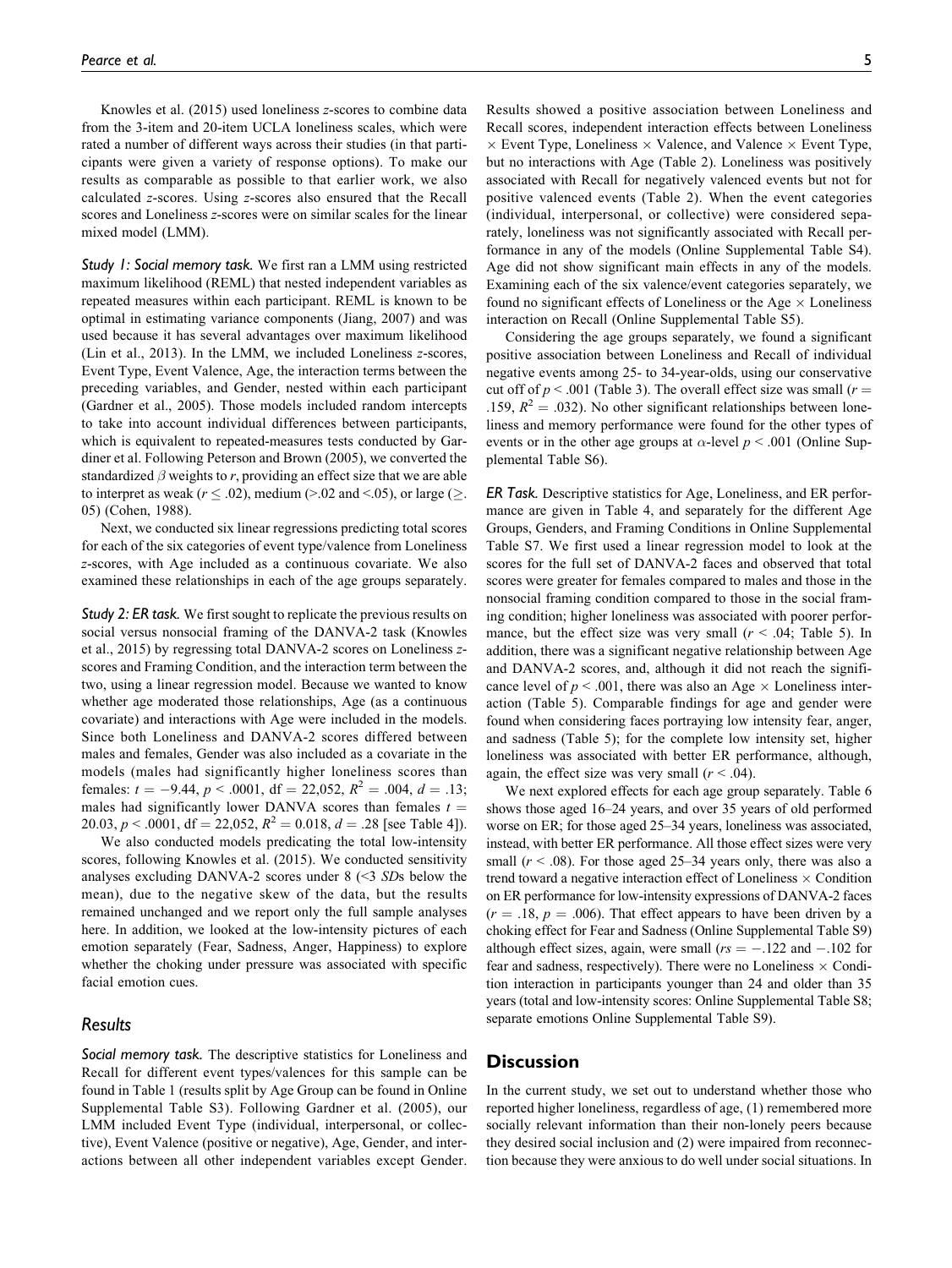|                                                         | Estimate | 95% CI               | Converted r-value | Degree of freedom | t-value  | p-value     |
|---------------------------------------------------------|----------|----------------------|-------------------|-------------------|----------|-------------|
| Full model for memory task <sup>e</sup>                 |          |                      |                   |                   |          |             |
| Intercept                                               | 0.189    | .013 to.365          | .239              | 14,970            | 2.091    | $0.037*$    |
| Loneliness <sup>a</sup>                                 | 0.215    | .038 to .391         | .265              | 14,120            | 2.385    | $0.017*$    |
| Eventb                                                  | 0.060    | $-.138$ to .018      | .110              | 13,150            | 1.494    | 0.135       |
| Valence <sup>c</sup>                                    | 0.096    | $-.204$ to .011      | .146              | 13,150            | 1.743    | 0.081       |
| Age                                                     | 0.002    | $-.001$ to .005      | .052              | 14, 120           | 1.432    | 0.152       |
| Gender <sup>d</sup>                                     | 0.013    | $-.013$ to .038      | .063              | 2,627             | 1.049    | 0.294       |
| Loneliness $\times$ Event                               | $-0.089$ | $-.169$ to .009      | .139              | 13150             | $-2.159$ | $0.031*$    |
| Loneliness $\times$ Valence                             | $-0.119$ | $-.229$ to .009      | .169              | 13,150            | $-2.106$ | $0.035*$    |
| Event $\times$ Valence                                  | $-0.067$ | $-.118$ to $-.016$   | $-.117$           | 13,150            | $-2.608$ | 0.009**     |
| Loneliness $\times$ Age                                 | $-0.003$ | $-.007$ to .001      | $-.053$           | 14,120            | $-1.878$ | 0.060       |
| Event $\times$ Age                                      | $-0.001$ | $-.003$ to $.001$    | $-.051$           | 13,150            | $-1.228$ | 0.219       |
| Valence $\times$ Age                                    | $-0.001$ | $-.003$ to .001      | $-.051$           | 13,150            | $-0.842$ | 0.400       |
| Loneliness $\times$ Event $\times$ Valence              | 0.050    | $-.001$ to $.101$    | .100              | 13,150            | 1.916    | 0.055       |
| Loneliness $\times$ Event $\times$ Age                  | 0.001    | $-.001$ to .002      | .051              | 13,150            | 1.832    | 0.067       |
| Loneliness $\times$ Valence $\times$ Age                | 0.002    | $-.00004$ to $-.004$ | .052              | 13,150            | 1.649    | 0.099       |
| Event $\times$ Valence $\times$ Age                     | 0.002    | $-.002$ to .002      | .052              | 13,150            | 0.409    | 0.682       |
| Loneliness $\times$ Event $\times$ Valence $\times$ Age | 0.001    | $-.002$ to $.002$    | .051              | 13,150            | $-1.651$ | 0.099       |
| Negatively valenced events only <sup>t</sup>            |          |                      |                   |                   |          |             |
| Intercept                                               | 0.273    | $-.173$ to .373      | .323              | 7,381             | 5.338    | 9.69e-08*** |
| Loneliness <sup>a</sup>                                 | 0.097    | .009 to .185         | .147              | 7,790             | 2.132    | $0.033*$    |
| Event <sup>b</sup>                                      | $-0.006$ | $-.043$ to .031      | $-.056$           | 5,260             | $-0.333$ | 0.739       |
| Age                                                     | 0.002    | .00004 to .004       | .052              | 7,790             | 1.793    | 0.073       |
| Gender <sup>d</sup>                                     | 0.021    | $-.014$ to .056      | .071              | 2,627             | 1.246    | 0.213       |
| Loneliness $\times$ Event                               | $-0.039$ | $-.076$ to $-.002$   | $-.089$           | 5,260             | $-2.027$ | $0.043*$    |
| Loneliness $\times$ Age                                 | $-0.001$ | $-.003$ to $-.001$   | $-.051$           | 7,789             | $-1.686$ | 0.092       |
| Event $\times$ Age                                      | $-0.001$ | $-.003$ to .001      | $-.051$           | 5,260             | $-2.076$ | $0.038*$    |
| Loneliness $\times$ Event $\times$ Age                  | 0.001    | $-.001$ to .003      | $-.051$           | 5,260             | 1.686    | 0.092       |
| Positively valenced events only <sup>g</sup>            |          |                      |                   |                   |          |             |
| Intercept                                               | 0.393    | .307 to .472         | .442              | 7,872             | 9.401    | $2e-16***$  |
| Loneliness <sup>a</sup>                                 | $-0.022$ | $-.085$ to $.041$    | $-.072$           | 7,324             | $-0.584$ | 0.559       |
| Eventb                                                  | $-0.073$ | $-.106$ to $-.040$   | $-.123$           | 5,260             | $-4.334$ | 1.49e-05*** |
| Age                                                     | 0.001    | $-.001$ to .003      | .052              | 7,324             | 0.899    | 0.369       |
| Gender <sup>d</sup>                                     | 0.005    | $-.0185$ to .029     | .055              | 2,627             | 0.423    | 0.672       |
| Loneliness $\times$ Event                               | 0.011    | $-.022$ to .044      | .061              | 5,260             | 0.637    | 0.524       |
| Loneliness $\times$ Age                                 | 0.001    | $-.001$ to .003      | .051              | 7,323             | 0.426    | 0.670       |
| Event $\times$ Age                                      | $-0.001$ | $-.003$ to .001      | $-.051$           | 5,260             | $-1.706$ | 0.088       |
| Loneliness $\times$ Event $\times$ Age                  | $-0.001$ | $-.001$ to .003      | $-.051$           | 5,260             | $-0.617$ | 0.537       |
|                                                         |          |                      |                   |                   |          |             |

*Note*.  $N = 1,291$  males and 1,341 females.

Loneliness *z*-scores, created from the total raw scores on the 4-item UCLA scales, where possible total scores range from 1 to 20; participants are asked to rate how often they felt (i) a lack of companionship, (ii) left out, (iii) isolated from others, and (iv) in tune with others (reverse scored) on a 5-point scale anchored from "never" (1) and to "very often" (5). Higher scores on the 4-item UCLA represented higher loneliness ( $\alpha = .845$ ). In the social memory task, participants read four short extracts from a diary for an individual of the same sex; after reading the diary, they listed as many events as they could remember from the diary. Two coders, blind to the participants' loneliness scores, categorized responses as (i) individual events that were positive (e.g., I played a chess match and won), (ii) individual events that were negative (e.g., when cycling to the office, I fell off my bike and hurt my head), (iii) interpersonal events that were positive (e.g., I received a parcel from my cousin (who I am very close to) and it was full of hilarious pictures from our last holiday together), (iv) interpersonal events that were negative (e.g., my best friend let me down: we had made plans to do something at the weekend, but I guess it didn't matter), (v) collective events that were positive (e.g., my office has got cinema tickets for our good productivity results), and (vi) collective events that were negative (e.g., my group entered a poster competition and we just found out we didn't win a prize). In the diary, there had been four instances of each kind of event, so there was a maximum of four correct responses for each event. Scores for the number of correctly remembered events were summed for each of the six categories. For analyses, we created categorizes of <sup>b</sup>Event type (individual, interpersonal or collective) and <sup>c</sup>Valence (positive or negative); <sup>d</sup> I = Male, 2 = Female; <sup>e</sup>Restricted (residual) maximum likelihood (REML)= 24,198.51; <sup>f</sup>Restricted (residual) maximum likelihood  $(REML) = 13673.10;$ <sup>8</sup>Restricted (residual) maximum likelihood  $(REML) = 10,733.30$ .  $*_{p}$  <.05;  $*_{p}$  < .01;  $*_{p}$  < .0001.

previous work, using an incidental social memory task, undergraduates reporting loneliness were found to have better recall of both positive and negative social information (Gardner et al., 2005). In addition, undergraduates who reported loneliness only showed impairments in ER, a key ability in social interaction, when the task was framed as a social task (Gardner et al., 2005; Knowles et al., 2015). We wanted to determine whether those patterns of results could be replicated in a larger sample of young adults and

were consistent across people of different ages who reported loneliness. Contrary to our expectations, we found effects only for those participants aged 25–34 years, where (a) loneliness was positively associated with recall of negative individual (non-social) events, and (b) those who reported loneliness appeared to choke under social pressure, performing worse in the social framing task, that looked to be specifically related to the identification of fear and sadness, although those differences did not reach our conservative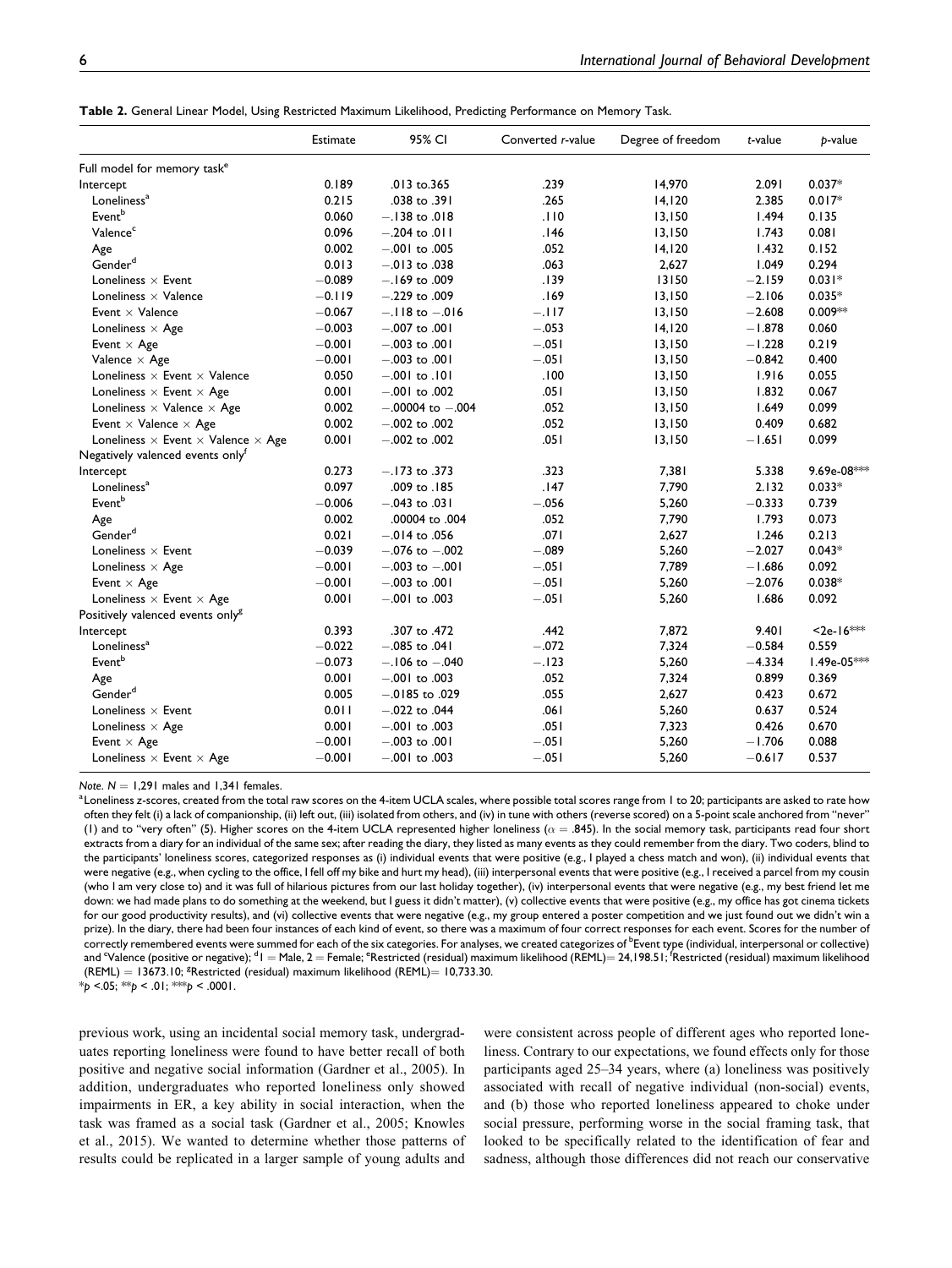cutoff of  $p < .001$ . The small effect sizes suggest a need to be cautious (Sullivan & Feinn, 2012), but are perhaps expected here compared to laboratory settings where other influences can be

**Table 3.** Linear Model Predicting Memory Task Performance from Loneliness and Gender for Different Kinds of Events in Age Groups for Which Loneliness had a Significant Effect.

|                                    | Estimate       | 95% CI                        | Converted r<br>value                    | t-<br>value    | b-value                 |
|------------------------------------|----------------|-------------------------------|-----------------------------------------|----------------|-------------------------|
| 25- to 34-year-olds                |                |                               |                                         |                |                         |
|                                    |                |                               | Negative individual events <sup>a</sup> |                |                         |
| Intercept                          | 0.230          | .063 to .397                  | .28                                     | 2.717          | $0.007**$               |
| Lonelinessb<br>Gender <sup>c</sup> | 0.109<br>0.030 | .054 to .164<br>$-076$ to 136 | .159<br>.080                            | 3.921<br>0.553 | $**$<br>0.0001<br>0.580 |

*Note*.  $N = 1.291$  males and 1,341 females.

 $^{\circ}$ Overall model: F(2,397) = 7.700,  $p = 0.0005$ .

<sup>b</sup>Loneliness z-scores, created from the total raw scores on the 4-item UCLA scales, where possible total scores range from 1 to 20; participants are asked to rate how often they felt (i) a lack of companionship, (ii) left out, (iii) isolated from others, and (iv) in tune with others (reverse scored) on a 5-point scale anchored from "never" (1) and to "very often" (5). Higher scores on the 4-item UCLA represented higher loneliness ( $\alpha = .845$ ). In the social memory task, participants read four short extracts from a diary for an individual of the same sex; after reading the diary, they listed as many events as they could remember from the diary. Two coders, blind to the participants' loneliness scores, categorized responses. Here responses coded as (ii) individual events that were negative (e.g., when cycling to the office, I fell off my bike and hurt my head) were examined. In the diary, there had been four instances of each kind of event, so there was a maximum of four correct responses for individual negative events.  $c<sub>1</sub>$  = Male, 2 = Female. \*\**p* < .01; \*\*\**p* < .0001.

controlled. Thus, while the current design reduces the likelihood of laboratory artefacts, such as demand characteristics, and, thus, provides better estimates of the effect sizes we might expect to observe in real-world contexts, the diversity of our sample (nationality, age, SES, employment status, education level, visual impairment) and the noise that accompanies such dissimilarity, even small effect sizes may be meaningful and might be larger under more controlled conditions.

Contrary to previous research showing that undergraduates reporting loneliness were attuned to both positive and negative social information, we found no such effects: In our sample, loneliness was not associated with increased social monitoring in any age group. Instead, we found that, for participants aged 25–34 years, loneliness was associated with recall of negative individual information, suggesting that loneliness may prime individuals in this age group for negative nonsocial information. While that effect was small, it might be explained by an adaptation of the predator evasion defense, previously documented in socially isolated rodents and applied to humans (Cacioppo & Cacioppo, 2014). According to that evolutionary model of loneliness, loneliness increases the motivation for short-term self-preservation, which means that, along with increased social monitoring we would also expect to see increases in self-focused behavior (Cacioppo et al., 2006), that reflect concern for self-interest and self-welfare. Why we might see that effect for participants aged 25–34 years in our sample is uncertain, but the findings raise the question of whether the mechanism that promotes belongingness and includes social monitoring and self-preservation changes focus across development, or may work differently between individuals, being driven perhaps by the temporal nature of the loneliness experience. It is striking that

| Table 4. Descriptive Statistics for Male and Female Participants for Emotion Recognition Task Sample. |  |  |  |  |
|-------------------------------------------------------------------------------------------------------|--|--|--|--|
|-------------------------------------------------------------------------------------------------------|--|--|--|--|

|                         |                     | N      | Minimum | Maximum | Mean  | SD.   |
|-------------------------|---------------------|--------|---------|---------|-------|-------|
|                         |                     |        |         | Males   |       |       |
| Age                     |                     | 7,159  | 16.00   | 99.00   | 49.29 | 15.70 |
| Loneliness <sup>a</sup> |                     | 7,159  | 1.00    | 20.00   | 10.89 | 4.58  |
| DANVA-2 scores          | Total               | 7,159  | 1.00    | 24.00   | 17.65 | 2.96  |
|                         | Low intensity       | 7,158  | 1.00    | 12.00   | 7.63  | 1.78  |
|                         | Low intensity Fear  | 6,517  | 1.00    | 3.00    | 1.86  | .69   |
|                         | Low intensity Anger | 5,611  | 1.00    | 3.00    | 1.69  | .74   |
|                         | Low intensity Sad   | 6,995  | 1.00    | 3.00    | 2.38  | .70   |
|                         | Low intensity Happy | 7,087  | 1.00    | 3.00    | 2.31  | .69   |
|                         |                     |        |         | Females |       |       |
| Age                     |                     | 14,895 | 16.00   | 96.00   | 49.70 | 15.23 |
| Loneliness <sup>a</sup> |                     | 14,895 | 1.00    | 20.00   | 10.28 | 4.46  |
| DANVA-2 scores          | Total               | 14,895 | 2.00    | 24.00   | 18.45 | 2.71  |
|                         | Low intensity       | 14,895 | 1.00    | 12.00   | 8.04  | 1.69  |
|                         | Low intensity Fear  | 14,050 | 1.00    | 3.00    | 1.94  | .69   |
|                         | Low intensity Anger | 12,157 | 1.00    | 3.00    | 1.75  | .75   |
|                         | Low intensity Sad   | 14,694 | 1.00    | 3.00    | 2.54  | .64   |
|                         | Low intensity Happy | 14,716 | 1.00    | 3.00    | 2.31  | .68   |

*Note.*  $N =$  sample size;  $SD =$  standard deviation.

 $^{\rm a}$ Total raw scores on the 4-item UCLA scale, not z-scores; possible total scores for the total 4-item scale range from 1 to 20; participants are asked to rate how often they felt (i) a lack of companionship, (ii) left out, (iii) isolated from others, and (iv) in tune with others (reverse scored) on a 5-point scale anchored from "never" (1) and to "very often" (5). Higher scores on the 4-item UCLA represented higher loneliness ( $\alpha = .845$ ). The DANVA-2 includes photos of 24 male and female young adult faces, and those faces were presented individually, for 2 s. Participant were asked to choose which emotion best characterizes the expression of the depicted face (happy, fearful, angry, or sad). There are six faces for each emotion, and three of those are "low intensity," where the emotion is subtler and, therefore, harder to detect, than in the three "high-intensity" pictures. Of the 13 female faces, 8 show low intensity emotions (two each for all four emotions); 4 of the 11 male faces show low intensity emotion (one each for all four emotions). For the high-intensity emotions, there are two male faces and one female face for each of the emotions except anger, which is the opposite.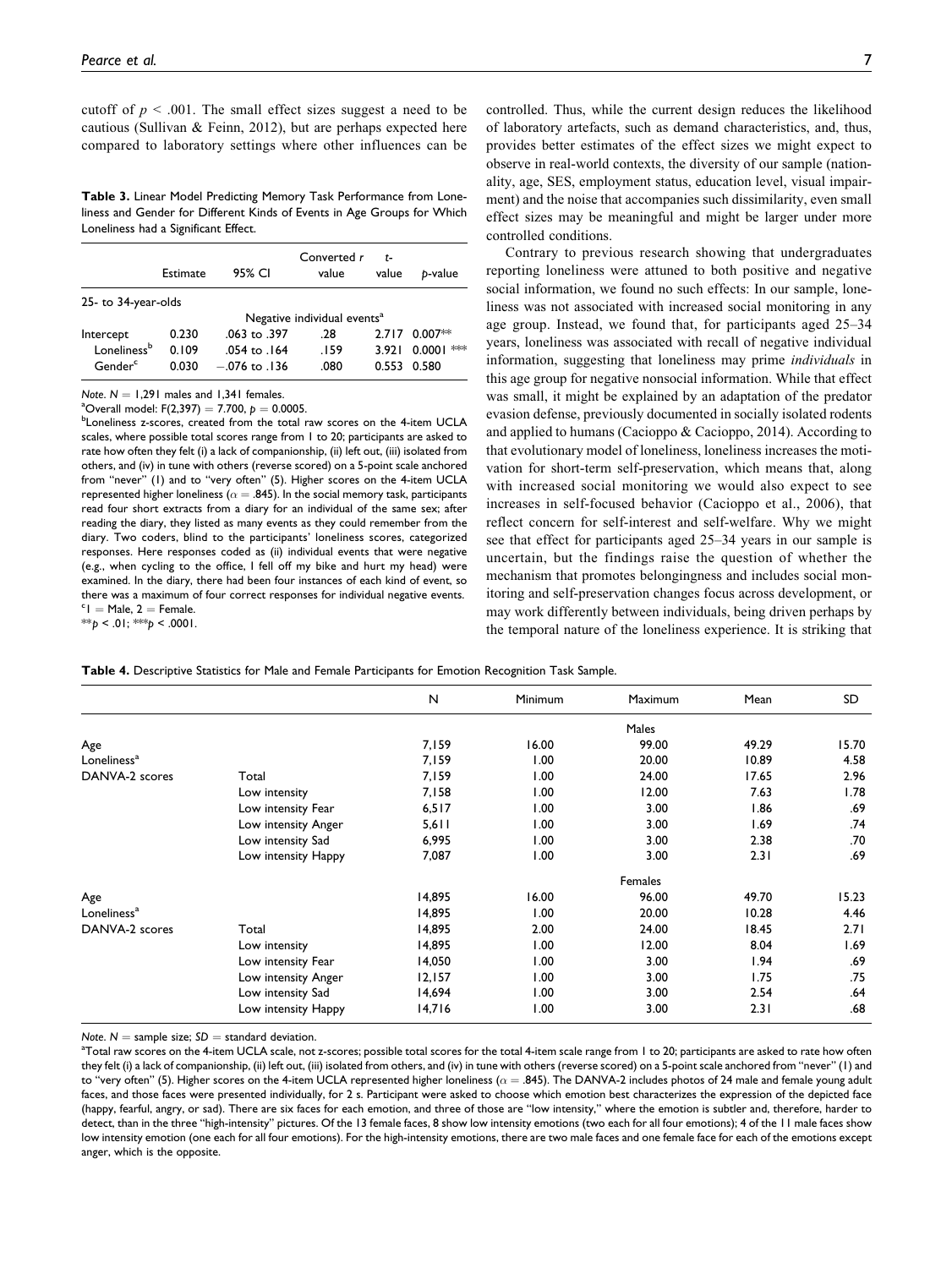|  |  |  |  | Table 5. Linear Regression Model Predicting Emotion Recognition (DANVA-2) Scores Across all Ages. |
|--|--|--|--|---------------------------------------------------------------------------------------------------|
|--|--|--|--|---------------------------------------------------------------------------------------------------|

|                                                         |                   | Coefficients       |        |       |              | Variance explained in each step                  |
|---------------------------------------------------------|-------------------|--------------------|--------|-------|--------------|--------------------------------------------------|
|                                                         | Estimate          | 95% CI             | R      | $R^2$ | $\Delta R^2$ | F Change                                         |
| Full DANVA-2 set of faces <sup>a</sup>                  |                   |                    |        |       |              |                                                  |
| Intercept                                               | 18.075            | 17.662 to 18.488   |        |       |              |                                                  |
| Loneliness <sup>a</sup>                                 | $-0.137$          | $-.536$ to 2.63    | .039   | .002  | .002         | 33.444, $p < .001$ ***                           |
| Condition <sup>b</sup>                                  | $-0.061$          | $-.309$ to $.187$  | .045   | .002  | .00۱         | 11.226, $p < .001$ **                            |
| Age                                                     | $-0.029$          | $-.039$ to $-.024$ | . 131  | .017  | .015         | 339.277, $p < .001$ **                           |
| Gender <sup>c</sup>                                     | 0.800             | .721 to .878       | 186.   | .035  | .018         | 400.606, $p < .001$ ***                          |
| Loneliness $\times$ Condition                           | $-0.090$          | $-.343$ to $.164$  | .186   | .035  | .000         | 1.224, $p=.269$                                  |
| Loneliness $\times$ Age                                 | 0.001             | $-.006$ to $.009$  | .187   | .035  | .000         | 5.479, $p = .019*$                               |
| Condition $\times$ Age                                  | 0.004             | $-.001$ to $.009$  | .187   | .035  | .000         | 2.844, $p = .092$                                |
| Loneliness $\times$ Condition $\times$ Age              | 0.001             | $-.004$ to .006    | .187   | .035  | .000         | $.195, p = .659$                                 |
| Low intensity set of DANVA-2 faces <sup>e</sup>         |                   |                    |        |       |              |                                                  |
| Intercept                                               | 7.195             | 6.939 to 7.451     |        |       |              |                                                  |
| Loneliness <sup>a</sup>                                 | 0.029             | $-.219$ to .276    | .036   | .001  | .00۱         | 28.870, $p < .001$ ***                           |
| Condition <sup>b</sup>                                  | 0.008             | $-.146$ to $.162$  | .044   | .002  | .00۱         | 14.417, $p \le 001$ ***                          |
| Age                                                     | $-0.002$          | $-.007$ to .003    | .045   | .002  | .000         | 1.318, $p = .251$                                |
| Gender <sup>c</sup>                                     | 0.399             | .349 to .447       | .। । 7 | .014  | .012         | 258.632, $p \le 001$ ***                         |
| Loneliness $\times$ Condition                           | $-0.108$          | $-.265$ to .049    | .117   | .014  | .000         | .480, $p = .488$                                 |
| Loneliness $\times$ Age                                 | $-0.001$          | $-.006$ to .004    | .।।8   | .014  | .000         | 4.674, $p = .031*$                               |
| Condition $\times$ Age                                  | 0.002             | $-.001$ to $.005$  | .।।8   | .014  | .000         | 1.342, $p = 2.47$                                |
| Loneliness $\times$ Condition $\times$ Age              | 0.002             | $-.001$ to $.005$  | .118   | .014  | .000         | 1.508, $p=.219$                                  |
| Low intensity set of DANVA-2 faces—Fear <sup>t</sup>    |                   |                    |        |       |              |                                                  |
| Intercept                                               | 1.569             | 1.463 to 1.674     |        |       |              |                                                  |
| Loneliness <sup>a</sup>                                 | 0.074             | $-.029$ to $.177$  | .004   | .000  | .000         | .299, p = .584                                   |
| Condition <sup>b</sup>                                  | 0.052             | $-.011$ to $.116$  | .017   | .000  | .000         | 5.452, $p = .020*$                               |
|                                                         | 0.004             | .002 to .005       | .06۱   | .003  | .003         |                                                  |
| Age<br>Gender <sup>c</sup>                              | 0.081             | .061 to .101       | .082   | .003  | .003         | 72.008, $p \le 001$ ***<br>62.078, $p < .001$ ** |
| Loneliness $\times$ Condition                           | $-0.041$          | $-.106$ to .025    | .083   | .000  | .000         |                                                  |
|                                                         | $-0.001$          | $-.003$ to .001    | .083   | .000  | .000         | 1.695, $p=.193$                                  |
| Loneliness $\times$ Age                                 | $-0.001$          | $-.002$ to $.001$  | .083   | .000  | .000         | .297, $p=.586$                                   |
| Condition $\times$ Age                                  | 0.001             |                    | .083   | .000  | .000         | .890, $p=.346$                                   |
| Loneliness $\times$ Condition $\times$ Age              |                   | $-.001$ to .002    |        |       |              | .724, $p=.395$                                   |
| Low intensity set of DANVA-2 faces—Anger <sup>8</sup>   |                   | 1.397 to 1.645     |        |       |              |                                                  |
| Intercept<br>Loneliness <sup>a</sup>                    | 1.521<br>$-0.051$ | $-.171$ to .070    | .021   | .000  | .000         | 7.662, $p = .006**$                              |
| Conditionb                                              | $-0.010$          |                    | .023   | .001  | .000         |                                                  |
|                                                         | 0.002             | $-.084$ to .064    |        | .004  | .003         | 1.677, $p = 195$                                 |
| Age                                                     |                   | .000 to .004       | .060   |       |              | 55.405, $p \le 001$ ***                          |
| Gender <sup>c</sup>                                     | 0.054             | .031 to .078       | .060   | .005  | .00۱         | 20.530, $p \le 001$ ***                          |
| Loneliness $\times$ Condition                           | 0.015             | $-.061$ to .091    | .070   | .005  | .000         | 3.190, $p = .074$                                |
| Loneliness $\times$ Age                                 | 0.001             | $-.002$ to .003    | .07۱   | .005  | .000         | 1.096, $p=.295$                                  |
| Condition $\times$ Age                                  | 0.001             | $-.001$ to $.002$  | .071   | .005  | .000         | .460, $p = .498$                                 |
| Loneliness $\times$ Condition $\times$ Age              | 0.001             | $-.001$ to $.002$  | .071   | .005  | .000         | .029, $p = .866$                                 |
| Low intensity set of DANVA-2 faces—Sadness <sup>h</sup> |                   |                    |        |       |              |                                                  |
| Intercept                                               | 2.390             | 2.291 to 2.488     |        |       |              |                                                  |
| Loneliness <sup>a</sup>                                 | $-0.009$          | $-.104$ to .086    | .021   | .000  | .000         | 9.467, $p = .002**$                              |
| Conditionb                                              | 0.008             | $-.051$ to .067    | .024   | .001  | .001         | 3.364, $p = .067$                                |
| Age                                                     | $-0.004$          | $-.006$ to $-.002$ | .084   | .007  | .006         | 140.068, $p < .001$ ***                          |
| Gender <sup>c</sup>                                     | 0.154             | .136 to .173       | .137   | .019  | .012         | 262.602, $p < .001$ ***                          |
| Loneliness $\times$ Condition                           | $-0.021$          | $-.081$ to $.039$  | .138   | .019  | .000         | 1.267, $p = .260$                                |
| Loneliness $\times$ Age                                 | 0.001             | $-.002$ to $.002$  | .138   | .019  | .000         | 3.006, $p = .083$                                |
| Condition $\times$ Age                                  | 0.001             | $-.001$ to $.001$  | .138   | .019  | .000         | .149, $p = .699$                                 |
| Loneliness $\times$ Condition $\times$ Age              | 0.001             | $-.001$ to .001    | .138   | .019  | .000         | .147, $p = .701$                                 |
| Low intensity set of DANVA-2 faces—Happiness'           |                   |                    |        |       |              |                                                  |
| Intercept                                               | 2.354             | 2.251 to 2.456     |        |       |              |                                                  |
| Loneliness <sup>a</sup>                                 | $-0.042$          | $-.141$ to .057    | .035   | .001  | .001         | 27.075, $p \le 001$ ***                          |
| Condition <sup>b</sup>                                  | $-0.032$          | $-.093$ to .029    | .035   | .001  | .000         | .213, $p = .644$                                 |
| Age                                                     | $-0.001$          | $-.003$ to .001    | .036   | .001  | .000         | $1.176, p = .278$                                |
| Gender <sup>c</sup>                                     | $-0.007$          | $-.027$ to $.012$  | .036   | .001  | .000         | .518, $p = .472$                                 |
| Loneliness $\times$ Condition                           | $-0.009$          | $-.072$ to .054    | .036   | .001  | .000         | .000, $p=.989$                                   |
| Loneliness $\times$ Age                                 | 0.001             | $-.002$ to $.002$  | .039   | .002  | .001         | 4.320, $p = .038*$                               |
| Condition $\times$ Age                                  | 0.001             | $-.0002$ to .002   | .040   | .002  | .000         | 1.485, $p=.223$                                  |

*(continued)*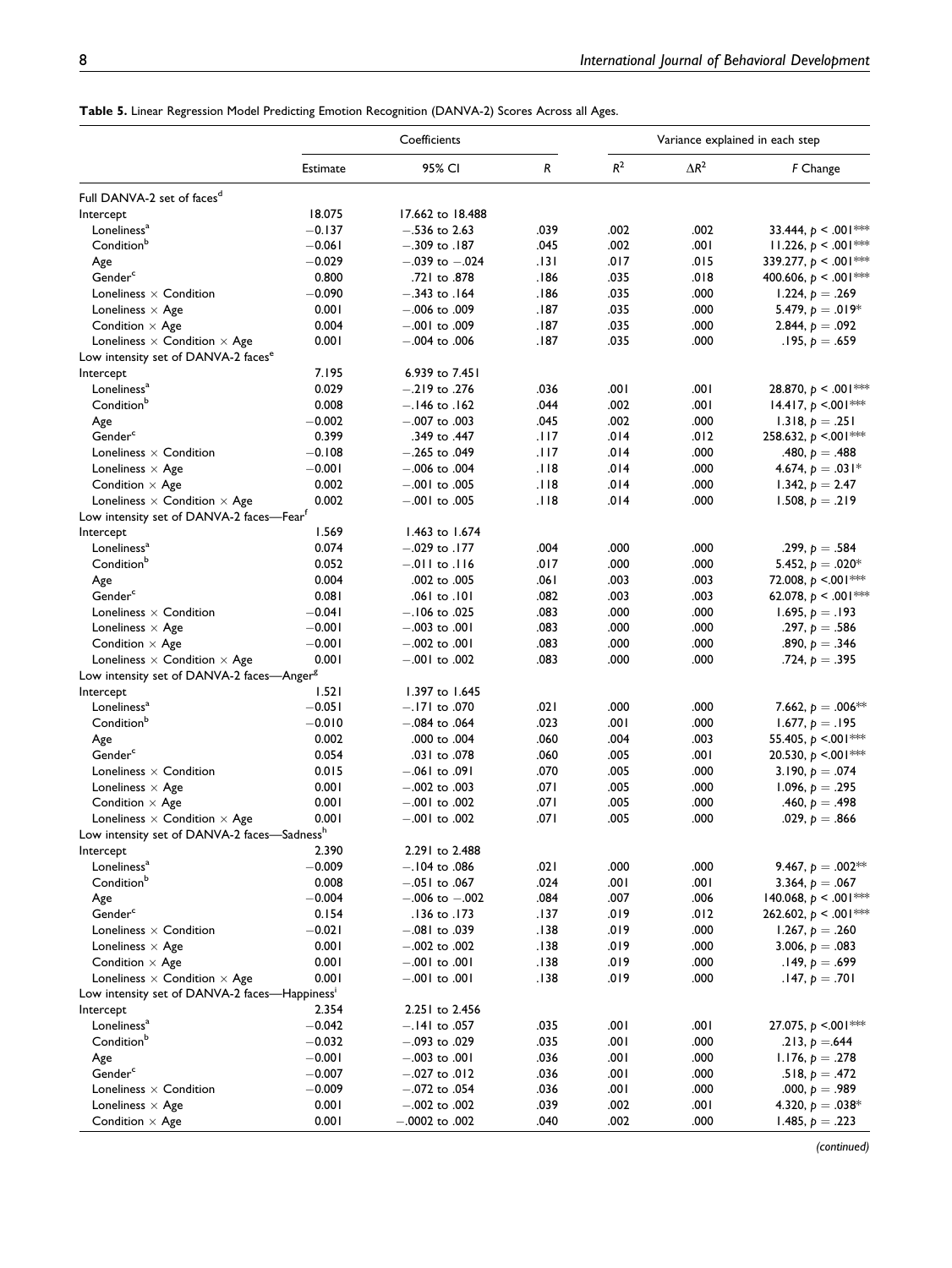#### **Table 5.** (continued)

|                                            | Coefficients |                   |      |       | Variance explained in each step |                  |
|--------------------------------------------|--------------|-------------------|------|-------|---------------------------------|------------------|
|                                            | Estimate     | 95% CI            |      | $R^2$ | $\Lambda$ R <sup>2</sup>        | F Change         |
| Loneliness $\times$ Condition $\times$ Age | 0.001        | $-.001$ to $.001$ | .040 | .002  | .000                            | $.115, p = .735$ |

*Note*. Estimates are unstandardized  $\beta$  co-efficient.

Loneliness measured using 4-item UCLA loneliness measure transformed into z-scores: participants were asked to rate how often they felt (i) a lack of companionship, (ii) left out, (iii) isolated from others, and (iv) in tune with others (reverse scored) on a 5-point scale anchored from "never" (1) and to "very often" (5). Higher scores on the 4-item UCLA represented higher loneliness ( $\alpha = .845$ ).

 $b_1$  = nonsocial framing, 2 = social framing: participants were randomly assigned to either a non-social framing condition ( $N = 11,089$ ) or a social framing condition ( $N = 10,965$ ), and then they completed the emotion recognition task (DANVA-2). The DANVA-2 includes photos of 24 male and female young adult faces, and those faces were presented individually, for 2 s. Participant were asked to choose which emotion best characterizes the expression of the depicted face (happy, fearful, angry, or sad). There are six faces for each emotion, and three of those are "low intensity," where the emotion is subtler and, therefore, harder to detect, than in the three "high–intensity" pictures. Of the 13 female faces, 8 show low-intensity emotions (two each for all four emotions); 4 of the 11 male faces show low-intensity emotion (one each for all four emotions). For the high-intensity emotions, there are two male faces and one female face for each of the emotions except anger, which is the opposite.

 $c =$ Male, 2 = Female  $1^{\circ}$ l  $=$  Male, 2  $=$  Female.<br> $1^{\circ}$ N  $=$  7 159 males and 1

<sup>a</sup>N = 7,159 males and 14,895 females, overall model F(8,22045) = 100.30, *p <* 2.2e-16\*\*\*<br>°N − 7 159 males and 14,895 females, overall model F(8,22044)− 38,98, b < 2,2e-16\*\*\*

 $N = 7,159$  males and 14,895 females, overall model F(8,22044) = 38.98,  $p < 2.2e-16$  \*\*\*

 $N = 6,517$  males and 14,050 females, overall model F(8,20558) = 17.96,  $p \le 2.2e-16$ \*\*\*.

 $N = 5,611$  males and 12,157 females, overall model F(8,17759) = 11.27,  $p = 4.787e-16$ \*\*\*

 $^{\sf h}$ N  $=$  6,995 males and 14,694 females, overall model F(8,21680)  $=$  52.75,  $p$  < 2.2e-16\*\*

 $N = 7,087$  males and 14,716 females, overall model F(8,21794) = 4.363,  $p = 2.81e-05$ \*\*\*.

 $*_{p}$  < .05; \*\**p* < .01; \*\**p* < .001.

we also found some evidence for 'choking under social pressure' in this same age group (and only there): Underperforming in social situations might be related to this greater sensitivity to negative information regarding the self.

We did not find evidence that loneliness enhanced social monitoring in the BBC Loneliness Experiment sample and that may reflect the fact that loneliness experiences motivate people differently: For some, loneliness may motivate them to attend to social opportunities to ensure reconnection; for others, loneliness may increase the motivation for short-term self-preservation, leading to self-focused, and avoidant, behavior. Such differences might reflect the temporality of loneliness. It is possible that transitory loneliness is associated with increased social monitoring, but chronic, prolonged loneliness, for some individuals, is associated with a focus on self-preservation at the expense of re-affiliation. For other individuals, prolonged loneliness might be associated with heightened sensitivity to negative emotions linked to potential rejection, as proposed elsewhere (Qualter, Vanhlast, et al., 2015).

It has been argued that hypersensitivity to negative social information could lead to social avoidance and increased loneliness (Cacioppo & Hawkley, 2009; Gardner et al., 2005; Qualter, Vanhalst, et al., 2015), which may represent a flawed self-preservation strategy (McQuaid et al., 2014). Exploration of loneliness subgroups and how temporal experiences of loneliness motivate reconnection or social avoidance is important. The fact is that, for some people, the emotional distress of loneliness, and the acute sensitivity to negative social stimuli that accompanies it, may increase an individual's motivation to self-preservation over time, promoting social avoidance, and potential further problems, such as depression, anxiety, and prolonged loneliness; individuals may formulate social goals aimed at avoiding social situations due to the risk of adverse social judgments. The next step in research, then, should be to explore individual differences in motivation and social goals to determine how those influence social monitoring and choking under pressure across development.

Knowles et al. (2015) found that undergraduate students reporting loneliness performed worse than their peers when they thought their social skills were being tested, but they did just as well as their peers on the same test when they thought the task measured cognitive skills. In the current study, we found some evidence that individuals aged 25–34 years (i.e., slightly older than participants in the Knowles et al., 2015 study) might choke under pressure; we did not find that any trends toward that effect in any other age group. Thus, choking under social pressure appeared, in the current sample, to be restricted to early adulthood. It is possible that this age group is the most susceptible to choking under pressure because they are trying to establish new relationships and are more likely to be adjusting to new social roles in work and at home, having new social interactions more frequently than other groups. Others, such as Knowles et al. (2015), have speculated that those over 65 years would be unlikely to choke under pressure because their social interactions occur within established relationships. We supported that idea, but we found that might also be the case for aged 35–64 years as, after all, social networks in middle age are likely to be strongly determined by work contexts and family ties, which tend to be relatively stable.

Our findings support those from the earlier work (Knowles' et al., 2015) that people reporting loneliness did not suffer ER deficits. Indeed, individuals reporting loneliness in the current study performed the task just as well as their peers who did not report loneliness. However, there was some indication in the data reported here (though not at our conservative  $p < .001$  level) that for those aged 16–24 years, loneliness was associated with worse ER; that was not the case for other age groups. The finding that adolescents reporting loneliness have problems with ER has been reported elsewhere (Wols et al., 2015), but those authors argue that other emotion related skills should also be investigated to fully explore how loneliness is related to understanding emotion knowledge in social contexts. Thus, future work is needed to establish whether loneliness influences how we understand our own and other people's emotions in social encounters.

The DANVA-2 task is limited because it only measures whether people can recognize emotions in the faces of others, rather than also taking into account body language, for example. Moreover, the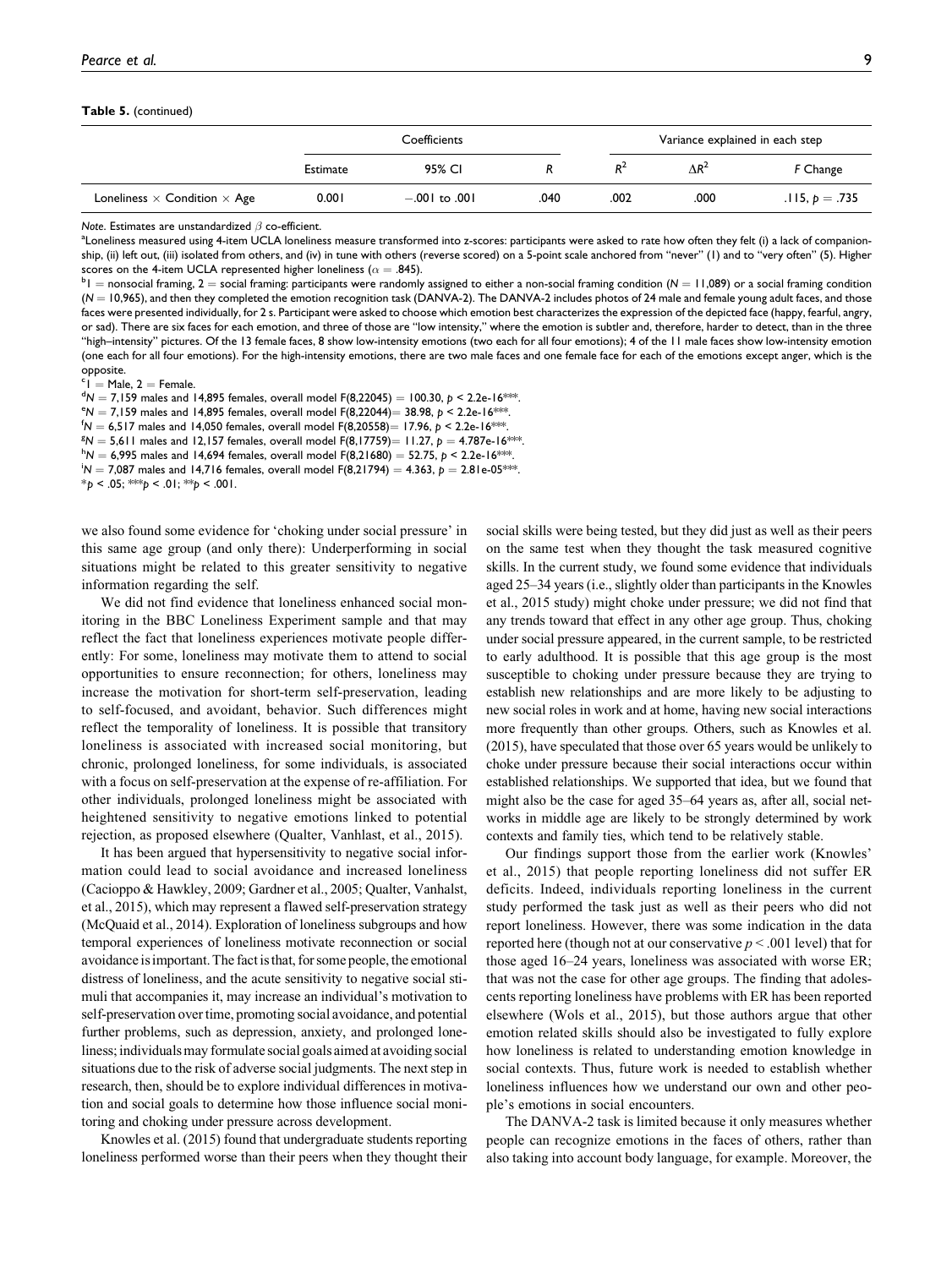task does not provide information about whether a person feels confident enough to translate those ER skills into social contexts (Qualter, Dacre-Pool, et al., 2015). Given previous research demonstrating that distinct self-efficacy beliefs play a role in managing negative and positive affect (Caprara, Fida et al., 2008; Caprara, Giunta et al., 2008), future work should examine whether loneliness is associated prospectively with people's beliefs about whether they can successfully perceive, use, and understand emotional

information. It is possible that loneliness does not affect ER accuracy, but it may not reduce self-confidence in ER, which could contribute to prolonged experiences of loneliness.

# *Strengths, Limitations, and Future Studies*

While previous work (Knowles et al., 2015) has pointed out the need to examine whether heightened social monitoring and

**Table 6.** Linear Regression Models Predicting Total and Low-Intensity-Only Emotion Recognition (DANVA-2) Scores for all Emotions Combined in the Different Age Groups.

|                     |                                           |          | Coefficients       |              |       |                          | Variance explained in each step |
|---------------------|-------------------------------------------|----------|--------------------|--------------|-------|--------------------------|---------------------------------|
| Dependent variable  |                                           | Estimate | 95% CI             | $\mathbf{r}$ | $R^2$ | $\Lambda$ R <sup>2</sup> | F Change                        |
| 16- to 24-year-olds |                                           |          |                    |              |       |                          |                                 |
|                     | Total DANVA-2 scores <sup>d</sup>         |          |                    |              |       |                          |                                 |
| Intercept           |                                           | 17.126   | 16.461 to 17.790   |              |       |                          |                                 |
|                     | Loneliness <sup>a</sup>                   | $-0.600$ | $-1.062$ to $.131$ | .076         | .006  | .006                     | 9.008, $p = 0.03*$              |
|                     | Framing condition <sup>b</sup>            | $-0.275$ | $-.561$ to .012    | .085         | .007  | 100.                     | 2.331, $p = 127$                |
|                     | Gender <sup>c</sup>                       | 0.973    | .689 to 1.266      | 184.         | .034  | .027                     | 43.196, $p \le 001$ ***         |
|                     | Loneliness $\times$ Condition             | 0.247    | $-.049$ to.542     | .188         | .035  | .002                     | 2.685, $p = .101$               |
|                     | Low-intensity DANVA-2 scores <sup>e</sup> |          |                    |              |       |                          |                                 |
| Intercept           |                                           | 6.992    | 6.584 to 7.399     |              |       |                          |                                 |
|                     | Loneliness <sup>a</sup>                   | $-0.232$ | $-.517$ to .055    | .066         | .004  | .004                     | 6.884, $p = 0.009**$            |
|                     | Framing condition <sup>b</sup>            | $-0.120$ | $-.296$ to $.056$  | .072         | .005  | 100.                     | 1.370, $p=.242$                 |
|                     | Gender <sup>c</sup>                       | 0.513    | $-.334$ to $.693$  | .158         | .025  | .020                     | 31.716, $p \le 001$ **          |
|                     | Loneliness $\times$ Condition             | 0.073    | $-.108$ to .254    | .159         | .025  | .000                     | .629, $p=.428$                  |
| 25- to 34-year-olds |                                           |          |                    |              |       |                          |                                 |
|                     | Total DANVA-2 scores <sup>t</sup>         |          |                    |              |       |                          |                                 |
| Intercept           |                                           | 16.820   | 16.358 to 17.283   |              |       |                          |                                 |
|                     | Loneliness <sup>a</sup>                   | 0.282    | $-.037$ to .599    | .057         | .003  | .003                     | 9.266, $p = .002**$             |
|                     | Framing condition <sup>b</sup>            | 0.096    | $-.099$ to .291    | .059         | .003  | .000                     | .691, $p = .406$                |
|                     | Gender <sup>c</sup>                       | 1.026    | $-.819$            | .188         | .035  | .032                     | 94.056, $p < .001$ ***          |
|                     | Loneliness $\times$ Condition             | $-0.257$ | $-.459$ to .054    | .193         | .035  | .002                     | 6.183, $p = .013*$              |
|                     | Low-intensity DANVA-2 scores <sup>8</sup> |          |                    |              |       |                          |                                 |
| Intercept           |                                           | 6.740    | 6.44 to 7.036      |              |       |                          |                                 |
|                     | Loneliness <sup>a</sup>                   | 0.247    | .043 to .450       | .032         | .001  | ا 00.                    | 2.998, $p=.083$                 |
|                     | Framing condition <sup>b</sup>            | 0.070    | $-.055$ to $.194$  | .037         | .001  | .001                     | .894, $p=.344$                  |
|                     | Gender <sup>c</sup>                       | 0.621    | .488 to .754       | .173         | .030  | .029                     | 83.904, $p \le 001$ **          |
|                     | Loneliness $\times$ Condition             | $-0.181$ | .006               | .180         | .032  | .003                     | 7.464, $p=.006**$               |
| 35- to 64-year-olds |                                           |          |                    |              |       |                          |                                 |
|                     | Total DANVA-2 score <sup>h</sup>          |          |                    |              |       |                          |                                 |
| Intercept           |                                           | 16.755   | 16.530 to 16.980   |              |       |                          |                                 |
|                     | Loneliness <sup>a</sup>                   | $-0.058$ | $-.203$ to $.087$  | .048         | .002  | .002                     | 31.527, $p \le 001$ ***         |
|                     | Framing condition <sup>b</sup>            | 0.2073   | .114 to .300       | .059         | .004  | .001                     | 16.766, $p < .001$              |
|                     | Gender <sup>c</sup>                       | 0.725    | .625 to .825       | .134         | .018  | .014                     | 201.424, $p < .001$ ***         |
|                     | Loneliness $\times$ Condition             | $-0.036$ | $-.128$ to .056    | .134         | .018  | .000                     | .586, $p = .444$                |
|                     | Low-intensity DANVA-2 scores'             |          |                    |              |       |                          |                                 |
| Intercept           |                                           | 7.203    | 7.065 to 7.341     |              |       |                          |                                 |
|                     | Loneliness <sup>a</sup>                   | $-0.047$ | $-.136$ to .042    | .037         | .001  | .001                     | 18.298, $p \le 001$ **          |
|                     | Framing conditionb                        | 0.126    | $.068$ to $.163$   | .051         | .003  | .001                     | 16.827, $p < .001$              |
|                     | Gender <sup>c</sup>                       | 0.356    | .295 to .418       | .109         | .012  | .009                     | 128.735, $p \le 001$ **         |
|                     | Loneliness $\times$ Condition             | $-0.003$ | $-.060$ to .053    | .109         | .012  | .000                     | .013, $p = .909$                |
| $65+$ years-old     | Total DANVA-2 scores <sup>1</sup>         |          |                    |              |       |                          |                                 |
| Intercept           |                                           | 16.001   | 15.578 to 16.424   |              |       |                          |                                 |
|                     | Loneliness <sup>a</sup>                   | $-0.104$ | $-.386$ to $.179$  | .050         | .003  | .003                     | 9.973, $p = .002**$             |
|                     | Framing condition <sup>o</sup>            | 0.096    | $-.083$ to .275    | .053         | .003  | .000                     | .993, $p=.319$                  |
|                     | Gender <sup>c</sup>                       | 0.783    | .596 to .970       | .140         | .020  | .017                     | 67.616, $p \le 001$ ***         |
|                     | Loneliness $\times$ Condition             | $-0.017$ | $-.195$ to $.162$  | .140         | .020  | .000                     | .034, $p=.855$                  |
|                     | Low-intensity DANVA-2 scores <sup>k</sup> |          |                    |              |       |                          |                                 |

*(continued)*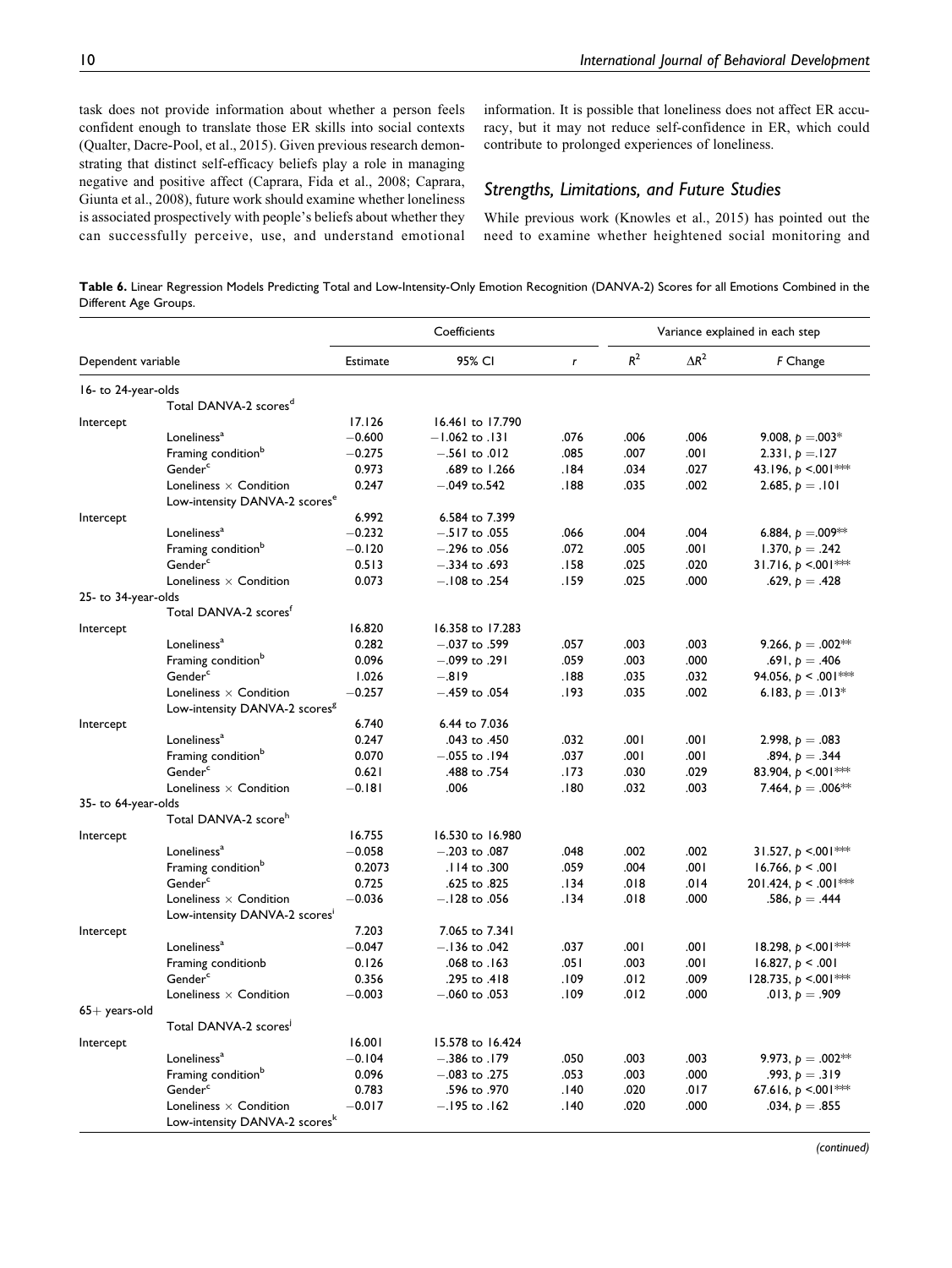#### **Table 6.** (continued)

|                    |                                |          | Coefficients      |      |       | Variance explained in each step |                        |  |  |
|--------------------|--------------------------------|----------|-------------------|------|-------|---------------------------------|------------------------|--|--|
| Dependent variable |                                | Estimate | 95% CI            |      | $R^2$ | $\Lambda$ R <sup>2</sup>        | F Change               |  |  |
| Intercept          |                                | 7.115    | 6.853 to 7.377    |      |       |                                 |                        |  |  |
|                    | Loneliness <sup>a</sup>        | $-0.078$ | $-.253$ to .097   | .033 | 00۱.  | .001                            | 4.387, $p = .036*$     |  |  |
|                    | Framing condition <sup>b</sup> | 0.089    | $-.022$ to $.199$ | .041 | .002  | .001                            | 2.125, $p = .145$      |  |  |
|                    | Gender <sup>c</sup>            | 0.313    | .197 to .429      | .094 | .009  | .007                            | 28.242, $p \le 001$ ** |  |  |
|                    | Loneliness $\times$ Condition  | 0.017    | $-.93$ to $.128$  | .094 | .009  | .000                            | .095, $p=.759$         |  |  |

*Note*. Estimates are unstandardized  $\beta$  co-efficient.

Loneliness measured using 4-item UCLA loneliness measure transformed into z-scores: participants were asked to rate how often they felt (i) a lack of companionship, (ii) left out, (iii) isolated from others, and (iv) in tune with others (reverse scored) on a 5-point scale anchored from "never" (1) and to "very often" (5). Higher scores on the 4-item UCLA represented higher loneliness ( $\alpha = .845$ ).

 $1 + 1$  = nonsocial framing, 2 = social framing: participants were randomly assigned to either a non-social framing condition (*N* = 11,089) or a social framing condition  $(N = 10,965)$ , and then they completed the emotion recognition task (DANVA-2). The DANVA-2 includes photos of 24 male and female young adult faces, and those faces were presented individually, for 2 s. Participant were asked to choose which emotion best characterizes the expression of the depicted face (happy, fearful, angry, or sad). There are six faces for each emotion, and three of those are "low intensity," where the emotion is subtler and, therefore, harder to detect, than in the three "high–intensity" pictures. Of the 13 female faces, 8 show low-intensity emotions (two each for all four emotions); 4 of the 11 male faces show low-intensity emotion (one each for all four emotions). For the high-intensity emotions, there are two male faces and one female face for each of the emotions except anger, which is the opposite.

 $c =$ Male, 2 = Female  $1^{\circ}$ l  $=$  Male, 2  $=$  Female.<br> $1^{\circ}$ M  $=$  555 males and 1 0

<sup>a</sup>N = 555 males and 1,015 females, overall model: F(4,1565) = 14.40, *p* = 1.505e-11\*\*\*.<br>°N = 555 males and 1.015 females, overall model: F(4,1564) = 10.19, b = 3.839e-08\*\*\*

 $N = 555$  males and 1,015 females, overall model: F(4,1564) = 10.19,  $p = 3.829e-08$ \*\*\*.

M = 954 males and 1,905 females, overall model: F(4,2854) = 27.68, *p* ≤ 2.2e-16\*\*\*.<br><sup>8M =</sup> 954 males and 1,905 females, overall model: F(4,2854) = 23,89, *b ≤* 2,2e-16\*\*\*

AV = 954 males and 1,905 females, overall model: F(4,2854) = 23.89, *p* ≤ 2.2e-16\*\*\*.<br>hN = 4.368 males and 9.325 females, overall model: F(4.13688) −62.76, b ≤ 2.2e-16\*

<sup>n</sup>N = 4,368 males and 9,325 females, overall model: F(4,13688) =62.76, *p* ≤ 2.2e-16\*\*\*.<br><sup>i</sup>N = 4.368 males and 9.325 females, overall model: F(4.13688) = 41.05, b ≤ 2.2e-16\*\*\*

- $N = 4{,}368$  males and 9,325 females, overall model: F(4,13688) = 41.05, *p*  $\leq 2.2$ e-16\*\*\*.<br>iN = 1.282 males and 2.650 females, overall model: E(4.2927) = 19.70, b = 4.572p 1.4\*\*
- $N = 1,282$  males and 2,650 females, overall model: F(4,3927) = 19.70,  $p = 4.572e-16$ \*\*\*.
- $N = 1,282$  males and 2,650 females, overall model: F(4,3927) = 8.72,  $p = 5.248$ e-07\*\*\*.

\**p* < .05; \*\*\**p* < .01; \*\**p* < .001.

"choking under pressure" are associated with loneliness across ontogeny, the current study is the first to do that. It is a strength of the study that we have a large number of participants from many countries across the world who completed the experimental tasks. However, the current study does not include a representative sample, which means self-selection bias may be present, especially because those that completed the survey are likely to have had a particular interest in understanding loneliness and/or improving that experience for themselves or others. In addition, most participants came from mainly Western countries, and future research will want to explore the associations in other cultures more thoroughly. Further, the BBC Loneliness Experiment was only open to people over the age of 16 years, which means our findings are limited to understanding social monitoring of those older than that. While there is some empirical work with children and adolescents that explores loneliness and social monitoring (see Qualter, Vanhlast et al., 2015, for details), future work will want to extend that work to fully understand the association across ontogeny.

The fact that we did not include a mood measure in the current study could be viewed as a weakness. It had been used in the work we attempted to replicate, but because mood did not significantly interact with loneliness to predict recall of social information or ER in those studies, mood was not included in the current study.

Despite the small effect sizes, the current findings may have real practical significance: Although the influence on ER and recall of information may be small, it may lead to social avoidance and increased loneliness. Thus, future work will want to explore the prospective relations between social monitoring, choking under pressure, social avoidance, and loneliness and to continue to explore age differences in those over-time processes. Through such future work, we will learn whether targeting social monitoring as

part of an intervention could help maintain or worsen loneliness across ontogeny.

Another important consideration for future work is the need to explore how transitory and prolonged loneliness are related to social monitoring profiles. It is possible that prolonged loneliness is associated with specific patterns, while transitory loneliness is association with different ones. Such differences may explain the inconsistent findings presented in the introduction, with our findings adding to that complexity. It may be the case that those who progress from transitory to chronic loneliness are those who engage in social avoidance as a response to heightened social sensitivity or a self-preservation goal at the expense of re-affiliation. Future work will want to examine avoidance motivation as a potential underlying process that determines the type of social monitoring the individual engages in. Such work would need to examine whether individuals whose sense of self is contingent on the judgments and approval of peers are more likely to be motivated to avoid interaction when they experience loneliness. If so, they might be more prone to socially monitor for threats and, thus, prolonged loneliness because they exhibit critical appraisals, helplessness, and anxiety (Slavich et al., 2009; Slavich et al., 2010).

# **Conclusions**

The present study makes a novel contribution to understanding how loneliness is related to ER accuracy and recall of positive and negative social information. We do that by examining data from the large sample of participants who completed different cognitive tasks as part of the BBC Loneliness Experiment. We also investigate whether the associations are found across different age groups. We found specific patterns of social monitoring only among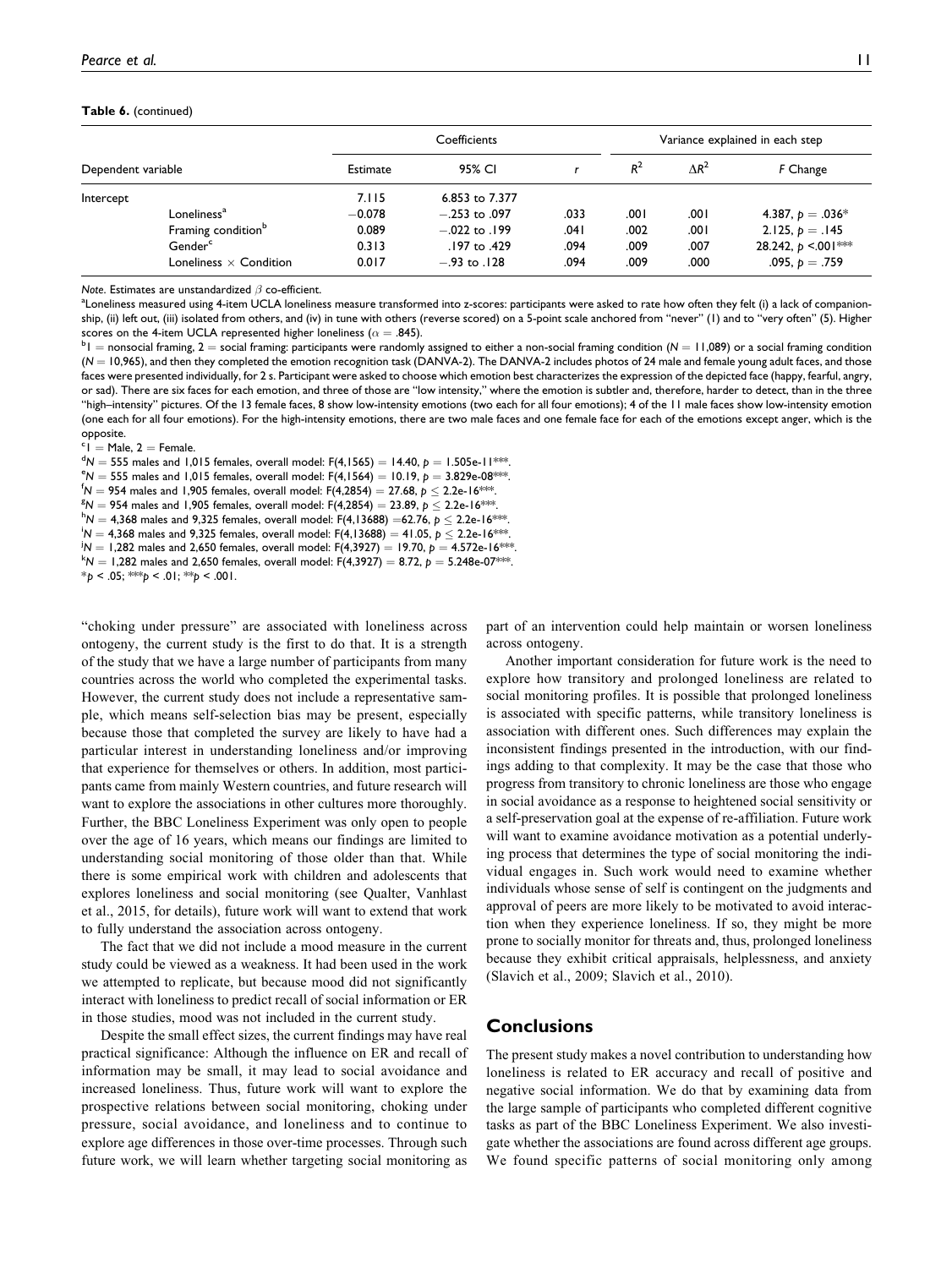participants aged 25–34 years, with lonely participants recalling more negative information, and 'choking under pressure' during an ER task that was framed as diagnostic of social performance. We argue that those reporting loneliness in this age group selfmonitor too much, as evident by their increased recall of negative personal information and their "choking under pressure" during the ER task because they are distracted. Thus, it could be that different psychological processes underlie loneliness at different life stages or are related over time to different types of loneliness. Overall, this article highlights the importance of taking a life course approach to studying the potential cognitive biases in loneliness.

### **Acknowledgments**

The authors wish to thank the Wellcome Trust for funding the research and the BBC for their support throughout the project. The authors also thank Wendi Gardner for her advice on the stimuli and her comments on the manuscript. Finally, the authors thank Lauren McMonagle for her help in coding the responses to the social memory task.

### **Author contributions**

Manuela Barreto, Claudia Hammond, Pamela Qualter, and Christina Victor received financial support from The Wellcome Trust for the submitted work. They all contributed to the series "Anatomy of Loneliness" written by Claudia Hammond for BBC Radio 4 and to "Health Check" on BBC World Service, which discussed the results of the BBC Loneliness Experiment.

### **Funding**

The author(s) disclosed receipt of the following financial support for the research, authorship, and/or publication of this article: The BBC Loneliness Experiment was funded by The Wellcome Trust and was a collaboration between BBC Radio 4's All in the Mind (Hammond), The University of Manchester (Qualter), The University of Exeter (Barreto), and Brunel University, London (Victor).

### **ORCID iD**

Pamela Qualter D<https://orcid.org/0000-0001-6114-3820>

### **Supplemental material**

Supplemental material for this article is available online.

#### **References**

- Bangee, M., & Qualter, P. (2018). Examining the visual processing patterns of lonely adults. Scandinavian Journal of Psychology, 59, 351–359.
- Bangee, M., Harris, R. A., Bridges, N., Rotenberg, K. J., & Qualter, P. (2014). Loneliness and attention to social threat in young adults: Findings from an eye tracker study. Personality and Individual Differences, 63, 16–23.<https://doiorg/10.1016/j.paid.2014.01.039>
- Baumeister, R. F., & Leary, M. R. (1995). The need to belong: Desire for interpersonal attachments as a fundamental human motivation. Psychological Bulletin, 117, 497.
- Böger, A., & Huxhold, O. (2018). Age-related changes in emotional qualities of the social network from middle adulthood into old age: How do they relate to the experience of loneliness? Psychology and Aging, 33(3), 482–496.
- Cacioppo, J. T., & Cacioppo, S. (2014). Social relationships and health: The toxic effects of perceived social isolation. Social and

Personality Psychology Compass, 8(2), 58-72. [https://doiorg/10.](https://doiorg/10.1111/spc3.12087) [1111/spc3.12087](https://doiorg/10.1111/spc3.12087)

- Cacioppo, J. T., & Hawkley, L. C. (2009). Perceived social isolation and cognition. Trends in Cognitive Sciences, 13(10), 447–454. <https://doiorg/10.1016/j.tics.2009.06.005.Perceived>
- Cacioppo, J. T., Hawkley, L. C., Ernst, J. M., Burleson, M., Berntson, G. G., Nouriani, B., & Spiegel, D. (2006). Loneliness within a nomological net: An evolutionary perspective. Journal of Research in Personality, 40(6), 1054–1085. [http://dx.doi.org/10.1016/j.jrp.](http://dx.doi.org/10.1016/j.jrp.2005.11.007) [2005.11.007](http://dx.doi.org/10.1016/j.jrp.2005.11.007)
- Cacioppo, S., Balogh, S., & Cacioppo, J. T. (2015). Implicit attention to negative social, in contrast to nonsocial, words in the Stroop task differs between individuals high and low in loneliness: Evidence from event-related brain microstates. Cortex, 70, 213–233. [https://](https://doiorg/10.1016/j.cortex.2015.05.032) [doiorg/10.1016/j.cortex.2015.05.032](https://doiorg/10.1016/j.cortex.2015.05.032)
- Cacioppo, S., Bangee, M., Balogh, S., Cardenas-Iniguez, C., Qualter, P., & Cacioppo, J. T. (2016). Loneliness and implicit attention to social threat: A high-performance electrical neuroimaging study. Cognitive Neuroscience, 7(1–4), 138–159. [https://doiorg/10.1080/17588928.](https://doiorg/10.1080/17588928.2015.1070136) [2015.1070136](https://doiorg/10.1080/17588928.2015.1070136)
- Caprara, G. V., Fida, R., Vecchione, M., Del Bove, G., Vecchio, G. M., Barbaranelli, C., & Bandura, A. (2008). Longitudinal analysis of the role of perceived self-efficacy for self-regulated learning in academic continuance and achievement. Journal of Educational Psychology, 100(3), 525–534. [https://doiorg/10.1037/0022-0663.100.3.](https://doiorg/10.1037/0022-0663.100.3.525) [525](https://doiorg/10.1037/0022-0663.100.3.525)
- Caprara, G. V., Giunta, L. Di, Eisenberg, N., Gerbino, M., Pastorelli, C., & Tramontano, C. (2008). Assessing regulatory emotional self-efficacy in three countries. Psychological Assessment, 20(3), 227–237.<https://doiorg/10.1038/jid.2014.371>
- Cohen, J. (1988). Statistical power analysis for the behavioral sciences (2nd ed.). Laurence Erlbaum Associates.
- Gardner, W. L., Pickett, C. L., Jefferis, V., & Knowles, M. (2005). On the outside looking in: Loneliness and social monitoring. Personality and Social Psychology Bulletin, 31(11), 1549–1560. [https://](https://doiorg/10.1177/0146167205277208) [doiorg/10.1177/0146167205277208](https://doiorg/10.1177/0146167205277208)
- Jiang, J. (2007). Linear and generalized linear mixed models and their applications. Springer.
- Kanai, R., Bahrami, B., Duchaine, B., Janik, A., Banissy, M. J., & Rees, G. (2012). Brain structure links loneliness to social perception. Current Biology, 22(20), 1975–1979. [https://doiorg/10.1016/j.cub.](https://doiorg/10.1016/j.cub.2012.08.045) [2012.08.045](https://doiorg/10.1016/j.cub.2012.08.045)
- Knowles, M. L., Lucas, G. M., Baumeister, R. F., & Gardner, W. L. (2015). Choking under social pressure: Social monitoring among the lonely. Personality and Social Psychology Bulletin, 41(6), 805–821.<https://doi.org/10.1177/0146167215580775>
- Lin, B., Pang, Z., & Jiang, J. (2013). Fixed and random effects selection by REML and pathwise coordinate optimization. Journal of Computational and Graphical Statistics, 22(2), 341–355. [https://doiorg/](https://doiorg/10.1080/10618600.2012.681219) [10.1080/10618600.2012.681219](https://doiorg/10.1080/10618600.2012.681219)
- Lodder, G. M. A., Scholte, R. H. J., Goossens, L., Engels, R. C. M. E., & Verhagen, M. (2016). Loneliness and the social monitoring system: Emotion recognition and eye gaze in a real-life conversation. British Journal of Psychology, 107(1), 135–153. [https://doiorg/10.](https://doiorg/10.1111/bjop.12131) [1111/bjop.12131](https://doiorg/10.1111/bjop.12131)
- Luhmann, M., & Hawkley, L. C. (2016). Age differences in loneliness from late adolescence to oldest old age. Developmental Psychology, 52(6), 943–959.<https://doiorg/10.1037/dev0000117>
- Matthews, G. A., & Tye, K. M. (2019). Neural mechanisms of social homeostasis. Ann. N.Y. Acad. Sci., 1457, 5-25. [https://doiorg/10.](https://doiorg/10.1111/nyas.14016) [1111/nyas.14016](https://doiorg/10.1111/nyas.14016)